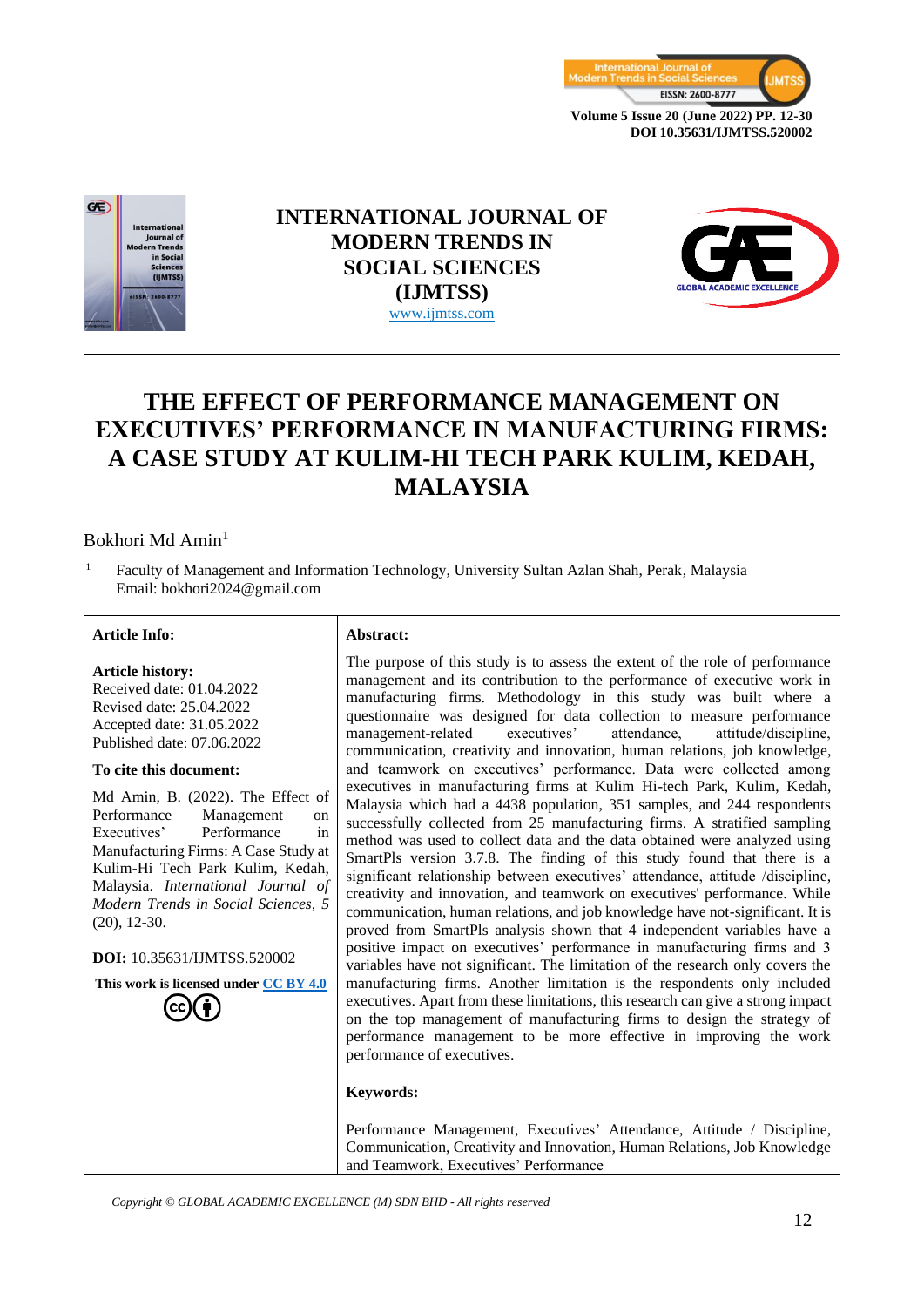

#### **Introduction**

The purpose of this study is to examine the relationship between executives' attendance, attitude/discipline, communication, creativity and innovation, human relations, job knowledge, and teamwork on executives' performance. Performance management is defined as a process of conducting employee performance appraisals, measuring an employee's level of achievement of their duties and responsibilities in the workplace (Ibrahim & Daniel,2019; Ademola, 2017; Munguti & Kanyanjua,2017). Performance is measured by involving job knowledge, communication, attendance, creativity and innovation, attitude/discipline, human relations, and teamwork (Almusaddar, Ramzan & Raju, 2018; Hanafi & Ibrahim, 2018; Femi, 2019; Padmanabhan,2017; Lee & Tan,2019; Simatupang & Saroyeni,2018; Rahman & Taniya,2017). Previous literature review stated that there is a significant relationship between executives' attendance, attitude/discipline, communication, creativity and innovation, human relations, job knowledge, and teamwork on executives' performance on executives performance. The success of an organization depends on the skills and capabilities of its employees. Employees with high knowledge and abilities can perform their job well which can contribute to the growth of the organization for a long time.

#### **Research Objectives and Research Questions**

#### *Research Objectives:*

- 1. To identify the relationship between executives' attendance on executives' performance in manufacturing firms.
- 2. To examine the relationship between attitude / discipline on executives' performance in manufacturing firms.
- 3. To evaluate the relationship between communication on executives' performance in manufacturing firms.
- 4. To find out the relationship between creativity and innovation on executives' performance in manufacturing firms.
- 5. To identify the relationship between human relations on executives' performance in manufacturing firms.
- 6. To examine the relationship between job knowledge on executives' performance in manufacturing firms.
- 7. To evaluate the relationship between teamwork on executives' performance in manufacturing firms.

#### *Research Questions:*

- 1. Is there any significant relationship between executives' attendance on executives' performance in manufacturing firms?
- 2. Is there any significant relationship between attitude / discipline on executives' performance in manufacturing firms.?
- 3. Is there any significant relationship between communication on executives' performance in manufacturing firms?
- 4. Is there any significant relationship between creativity and innovation on executives' performance in manufacturing firms?
- 5. Is there any significant relationship between human relations on executives' performance in manufacturing firms?
- 6. Is there any significant relationship between job knowledge on executives' performance in manufacturing firms?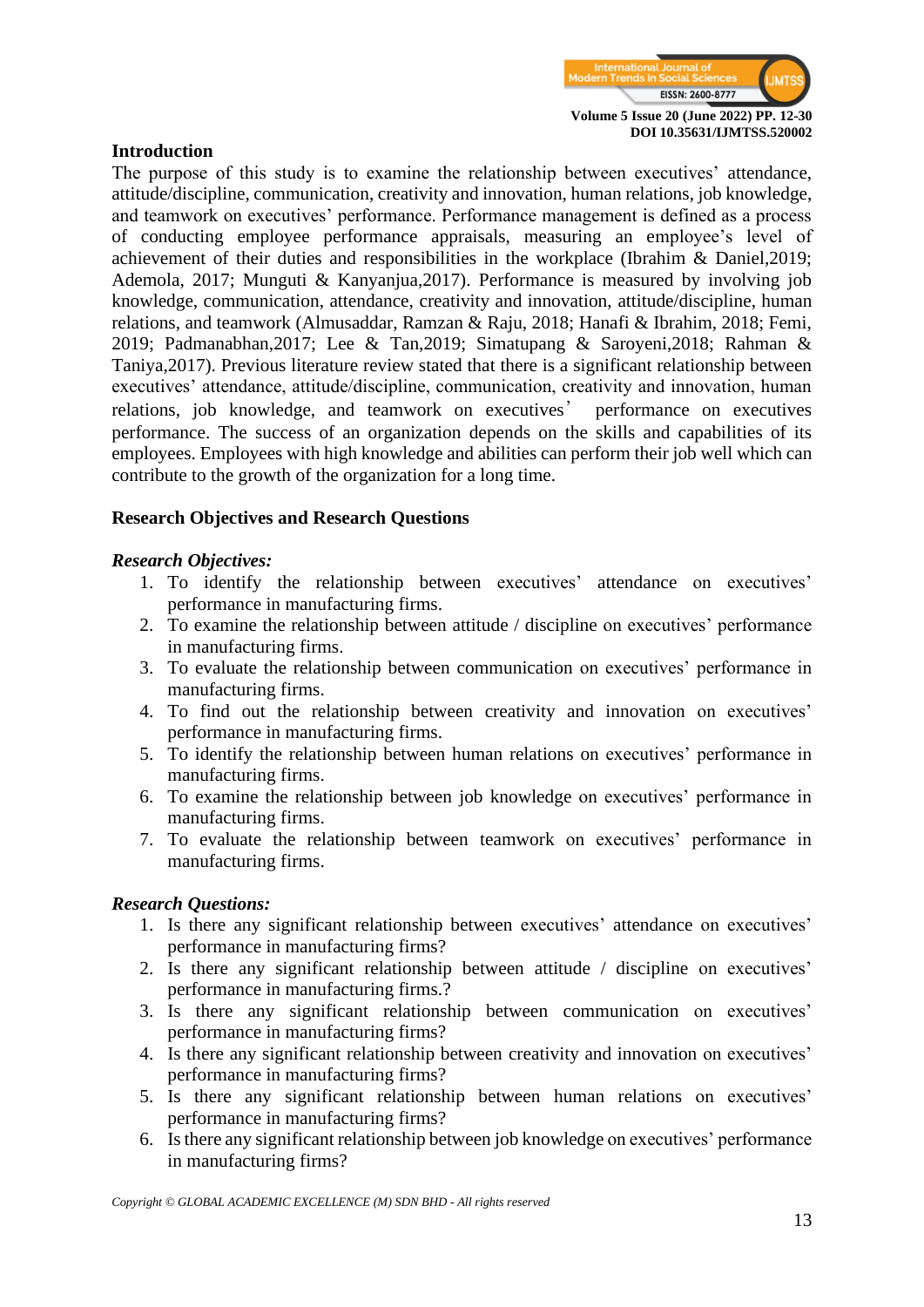

7. Is there any significant relationship between teamwork on executives' performance in manufacturing firms.

## **Literature Review**

## *Executives' Attendance*

Padmanabhan (2017) in his study on the impact of employee absenteeism in the selected manufacturing industry. This study emphasized the importance of attendance at work by an individual can improve their work performance. Workplace attendance is an obligation to every individual to ensure the organization can produce targeted productivity. Individual attendance at the workplace is directly able to ensure that all tasks and responsibilities given can perform well. The importance of attendance at work among managers can identify any issues related to attendance by acting to find out what problems need to be addressed. Attendance is very important to monitor planned absences and planned attendance as well as to strengthen policies on workplace attendance (Nzuve & Njambi, 2015; Dubey & Dasgupta, 2015). The organization acts based on work values and rules and this allows the organization to act to control each of its employees from performing activities that are contrary to the morals of an employee during absenteeism. In addition, the management of the organization that can control its attendance especially while managing holidays well can reduce absenteeism and increase productivity by increasing the morale of employees who feel valued by the management of the organization (Hoa & Thoa, 2016; Muda, Rafiki, & Harahap, 2019).

While Kocakulah, Bryan, and Lynch (2018) in their study, on the effects of absenteeism on company productivity, efficiency, and profitability. This study focuses on the impact of attendance on individual employees, productivity, efficiency, and organizational profitability. Productivity, efficiency, and profitability in the organization are the result of individual job performance in the organization. Any productivity, efficiency, and profitability cannot be produced if the attendance of an employee cannot be overcome and this situation affected the performance of the organization. In human resource management practices, performance management involving performance appraisal places great emphasis on attendance at work. Attendance is an important element to the work performance of an individual who can measure and evaluate the work performance of an individual in detail including their duties and responsibilities in the workplace with full work attendance without any absenteeism that can affect the evaluation of their work performance (Ademola, 2017; Thierry, 2018).

#### *Attitude / Discipline*

Simatupang and Saroyeni (2018) in their study on the effect of discipline on the performance of employees, a case study in PT Ardian Putra Mandiri Sidoajo, Indonesia with a focus on employee discipline as an independent variable and the performance of employees as a dependent variable. The results of this study clearly state that there is a positive relationship between employee discipline to individual work performance in the organization. This study stated that discipline is respecting, following, and complying with all company rules whether rules written in company policy or unwritten as the responsibility of individuals in the organization to comply with it to ensure the company is disciplined and ethical. Failure of employees to comply with all prescribed rules resulted in them being subject to disciplinary action including warning letters and dismissal. An employee is considered a disciplined employee when they can adjust themselves by complying with all the rules and regulations of the company voluntarily and have a high spirit to be an ethical and disciplined employee who can improve their work performance well (Luddin & Supriyati, 2018; Tentama, Dewi &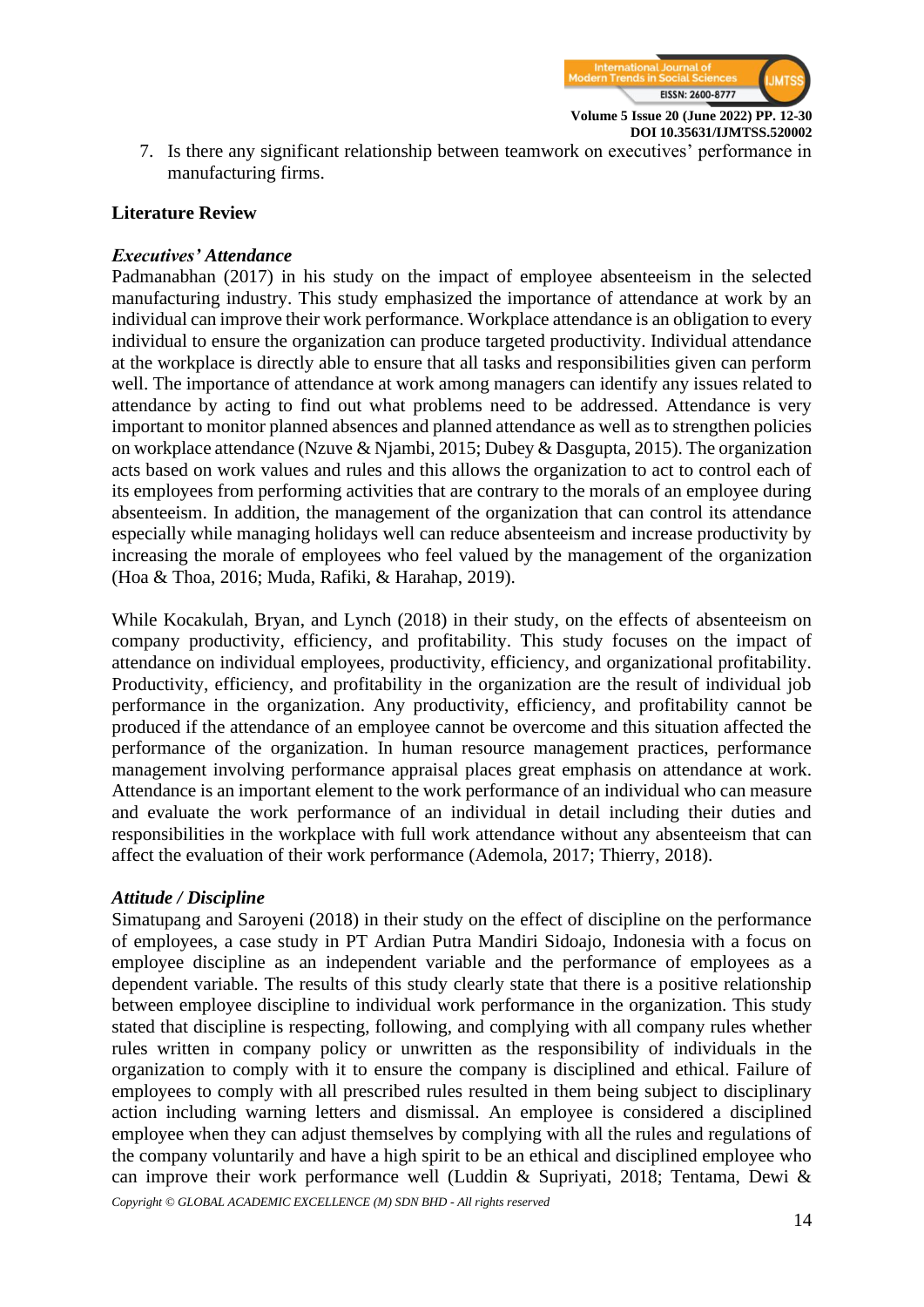

Meilani, 2020). While employees who have a positive attitude and behavior reflect that they are employees who are responsible for the implementation of the rules and regulations of the company and ensure themselves as disciplined and ethical employees in performing their work and duties at work (Jeffrey & Soleman, 2017; Razak, Sarpan & Ramlan, 2018). Therefore, the rules and regulations that exist in the organization if not followed or ignored have a negative impact on employee discipline and this situation caused their work performance to be affected and the organization to fail to achieve goals. Good discipline reflects an employee's sense of responsibility for a given task. This study also found that there are disciplinary principles in the organization that need to be adhered to so that employees always have good job performance (Khan, Dongping & Ghauri, 2019; Shahab & Nisa, 2019).

#### *Communication*

Femi (2019) in his study on the impact of communication on workers' performance, is a case study in various selected organizations in Lagos State, Nigeria. This study examined the effectiveness of communication on individual job performance, organizational communication on individual job performance, how communication affects workers' productivity, and the influence of communication in influencing individual job performance commitment. Nowadays communication is an element in determining success in the organization, especially the communication of an individual regarding their duties and responsibilities to ensure the success of the organization in terms of marketing and profit. In the world of unlimited global markets, the success of an organization depends on a good level of communication as an accurate channel of information delivery. While the success of an individual depends on how the individual communicates more effectively with the individual around him and his top management related to the duties and work performed by him (Okoro, Cwashington & Thomas, 2017; Rukmana & Selvi, 2018). This study found that there is a positive relationship between communication on individual job performance, organizational communication on individual job performance, how communication affects workers' productivity, and the influence of communication in influencing individual job performance commitment. Good communication results can strengthen the effective relationship between the two parties in the organization. This study also revealed that poor communication can affect individual job performance. Individuals with poor communication are affected by their duties and responsibilities as a result of clear communication. Therefore, the organization and individuals in the organization must state any policies, objectives, goals, and objectives clearly so that the work performance of each individual can be improved and aligned with the goals of the organization. (Ishtiaque & Habib, 2016; Wikaningrum, Udin & Yuniawan, 2018).

Onifade, Opele, and Okafor (2018) in their study communication: an effective tool for employee performance, a case study in Unilever, Nigeria. This study examined the effectiveness of communication on job performance. This study places two independent variables, communication completeness, and communication clarity while individual job performance is the dependent variable. Communication is a response of an individual in the organization to convey information to other individuals in the workplace. It involved the process of exchanging information as a result of feedback between the two parties so that a task performed becomes more effective and can be completed as soon as possible. Every individual can know that an important aspect of their job is communication because communication can form an understanding through the exchange of information starting with the informant and ending with the recipient of information about what is being done and implemented through careful planning by individuals in the organization runs smoothly (Shonubi & Akintaro, 2016; Abdurrahman, 2018).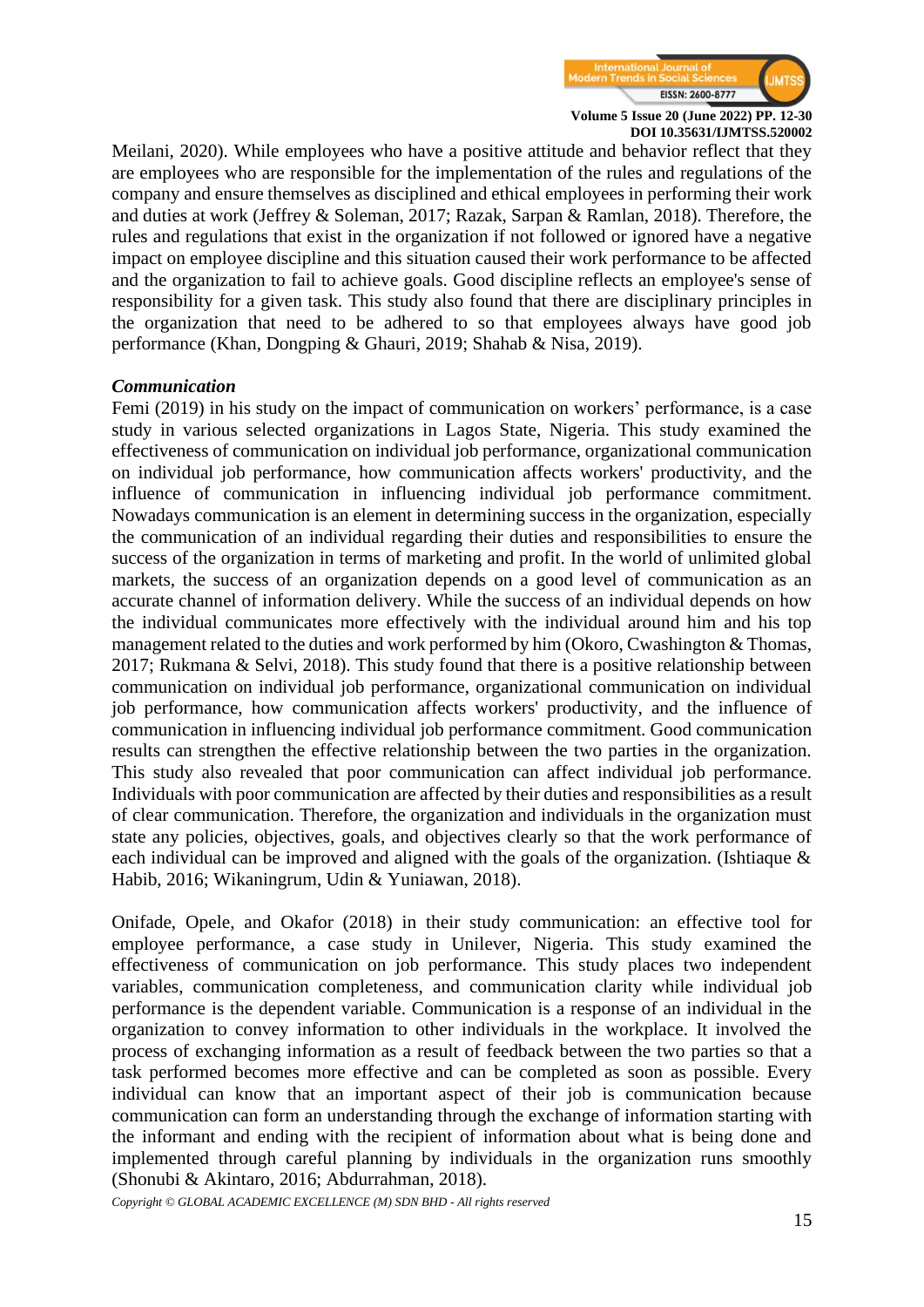

#### *Creativity and Innovation*

Soori and Ferasat (2016) in his study the relationship between creativity and job performance. This case study was conducted at the staff of Municipal agencies in Khorramabad. This study stated that every individual in the organization needs to have a high level of creativity in generating quality ideas for the benefit of rapid organizational growth. Creativity can only be produced through extensive work experience, training for self-development, and the use of theory in creating a new idea. The result of effective creativity has resulted in innovations that have a very important impact on the growth of the organization and the efficiency of each individual as a result of the ability of employees to come up with ideas that can be utilized to maximize profits (Van-Veldhoven, Dorenbosch, Breugelmans & Van-De- Voorde, 2017; Gong, Zhao, Wang & Yu, 2018). While Lee and Tan (2019) in their study on the influences of employee creativity and employee performance found that there is a significant relationship between employee creativity on employee performance. This study emphasizes that creativity is produced by the basic abilities found in the thinking of employees as a result of all the experience gained in performing their work in the organization with the level of self-ability to create something new that can be used by every employee and organization of high product and viable. Creativity is generated from thinking skills and individuals' accumulated creativity based on the formal education they have gone through and their past experiences. Studies also state that the importance of creativity not only depends on the important characteristics of an individual such as thinking skills, competence, and ability in creating something creative but work environment factors also influence the level of creative thinking of employees to produce new creations in the organization. Creativity and innovation are very important to focus on every employee because the contribution of creativity can not only make each organization more effective but also can help organizations adapt to change, growth, and competition in the business arena (Chen & Zhu, 2019; Bagheri, Esmaili & Abasi, 2019).

#### *Human Relations*

Tentama, Izzati, and Husna (2019) in their study on the effect of human relations on employee employability, a case study that has been made at the University of Yogyakarta, Indonesia. Independent variables that represent human relations are the need for cooperation, mental readiness, emotional control, cultural background, and employee relationship while employability that acts as a dependent variable are career, identity, personal adaptability, and social and human capital. The results of this study found that there is a significant relationship between all independent variables involving the need for cooperation, mental readiness, emotional control, cultural background, and employee relationship on employee employability (career, identity, personal adaptability, social and human capital). Human relations and employability have a very positive relationship with the work performance of individuals in the organization. This study clearly stated human relations as being able to relate well with colleagues/suppliers and superiors, observance of general courtesy, and diplomacy. Human relations emphasized the ability of individuals to control work environment situations, the way individuals anticipate, enhance diplomacy, prevent something bad from happening in the workplace and resolve conflicts between groups within the organization (Sawithri, Nishanthi & Amarasinghe, 2017; Celestine & Ishongi, 2018). In addition, interpersonal relationships are good whether at work or outside the workplace, effective interaction to achieve the objectives of the task created, and mutual respect among employees (Atalia, Dalimunthe & Zarlis, 2019).

*Copyright © GLOBAL ACADEMIC EXCELLENCE (M) SDN BHD - All rights reserved* While employability is needed by each individual in the organization as employees who can provide input to good work skills and performance, can develop and improve the ability to perform tasks, employability can influence an individual to manage his responsibilities better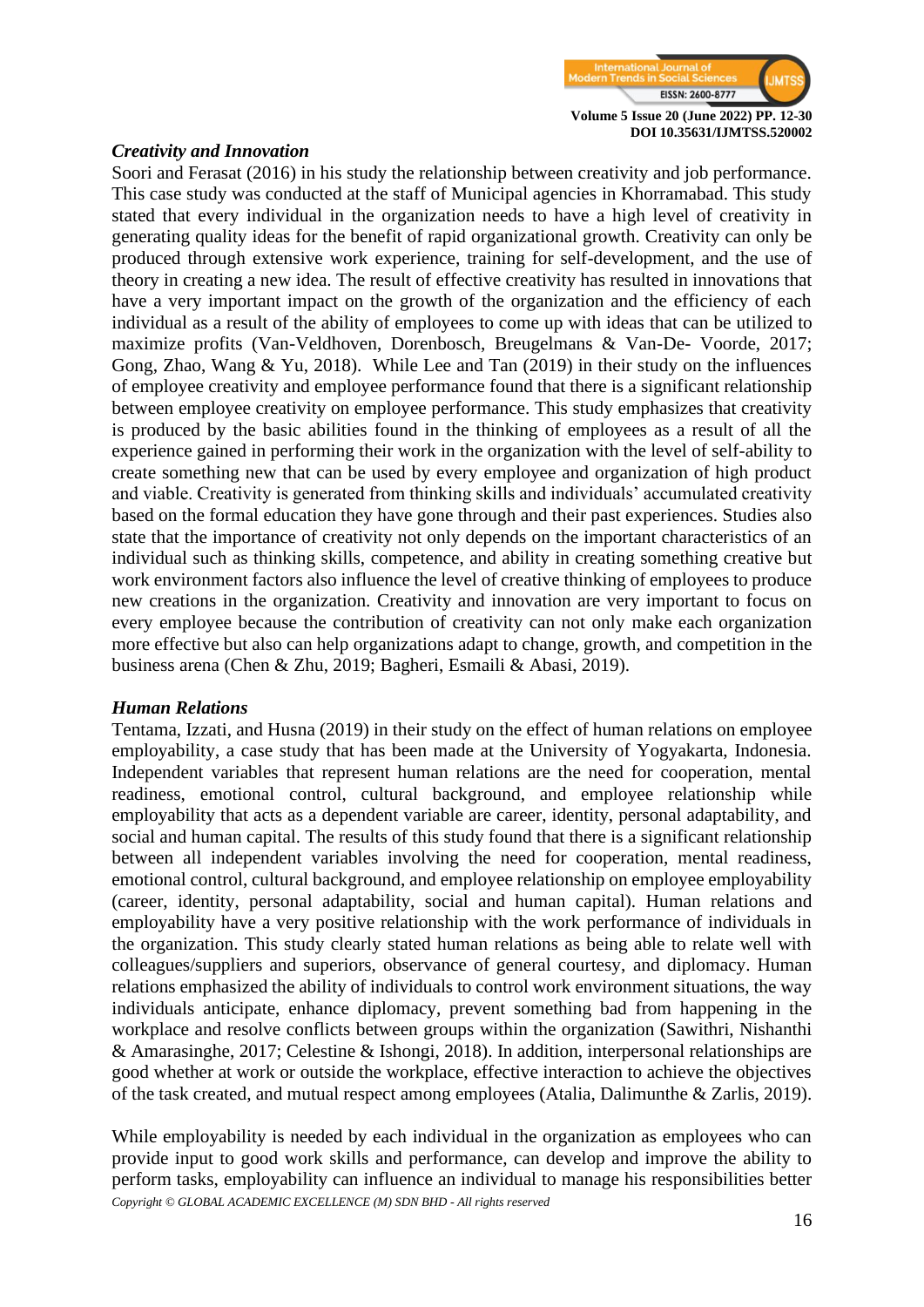

by improving the ability to work in a team, communication, self-management, analysis, and critical thinking. If an individual has a low employability level will affect self-efficacy, less effort to improve their career, make less accurate decisions, conflict in the workplace, leadership that does not fit his position in the organization, low meta-cognitive skills, poor job performance satisfactory, low social responsibility and pessimism (Bacong & Encio, 2017; Omuya, 2019). The conclusions from this study clearly stated that human relations and employability are important factors that contributed to the level of skills and abilities of an individual in the organization to maintain existing competencies and compete with each other to master all available opportunities to help organizations achieve goals. Human relations are important elements as a measure to evaluate the work performance of an individual in the performance appraisal held annually for promotion, salary, and career development (Babatunde, Joseph, 2015; Munguti & Kanyanjua, 2017).

#### *Job Knowledge*

Almusaddar, Ramzan, and Raju (2018) in their study the influence of job knowledge on employee performance through competence in Palestinian Municipalities by testing job knowledge on job performance, job knowledge on job competence, and job knowledge mediated role of competence on job performance. In this study, there is a positive relationship between job knowledge of job performance, there is a significant relationship between job knowledge of job competence and a significant relationship between job knowledge of job performance and competence as a mediator. This study shows that job knowledge plays an important role in job performance in an organization. Job knowledge is an important factor in determining the eligibility of an individual to perform a job that is his responsibility (Alias, Mansor, Rahman, Ahmad & Samsudin, 2018; Alyoubi, Hoque, Alharbi, Alyoubi & Almazmomi, 2018). Therefore, an organization needs to place job knowledge in the human resource management process that involves hiring, placement, training, and development as well as the ability to perform a task. Usually, in organizations, written tests are made to select a candidate, job placement, and organizational advancement by focusing on job knowledge as a candidate's main talent. The organizational structure has placed job knowledge as technical information, the level of ability of an individual, and the competency procedures required to ensure that an individual has a high level of competence for a task to be performed (Anggiani, 2017). The results of this study also stated that job knowledge has a close relationship with knowledge and skills that directly affect the ability, capability, and competence of an individual in the organization.

*Copyright © GLOBAL ACADEMIC EXCELLENCE (M) SDN BHD - All rights reserved* Justin (2019) in his study of job knowledge quality and job performance of knowledge workers, by placing job knowledge quality as an independent variable and individual job performance as a dependent variable. Job knowledge quality is the main focus in the organization to ensure that each individual has multi-skills in performing a responsibility. Organizations are aware of the benefits of job knowledge quality to individual job performance because job knowledge quality can help improve the skills and competencies of an individual in the organization. The results found that there is a significant relationship between job knowledge quality on individual job performance. Based on this study found that the organization obtained maximum results through the analysis of social networks that can affect the quality of knowledge, capabilities, abilities, and performance of their work. Job knowledge measures the knowledge and skills possessed by an individual in an organization that involved the ability and competency to carry out a task including policies, resources, work practices, customers services, law, technical information, and work relationships implemented with the mission and vision of the organization (Kuzu & Ozilhan, 2019; Babelova, Starecek, Koltnerova &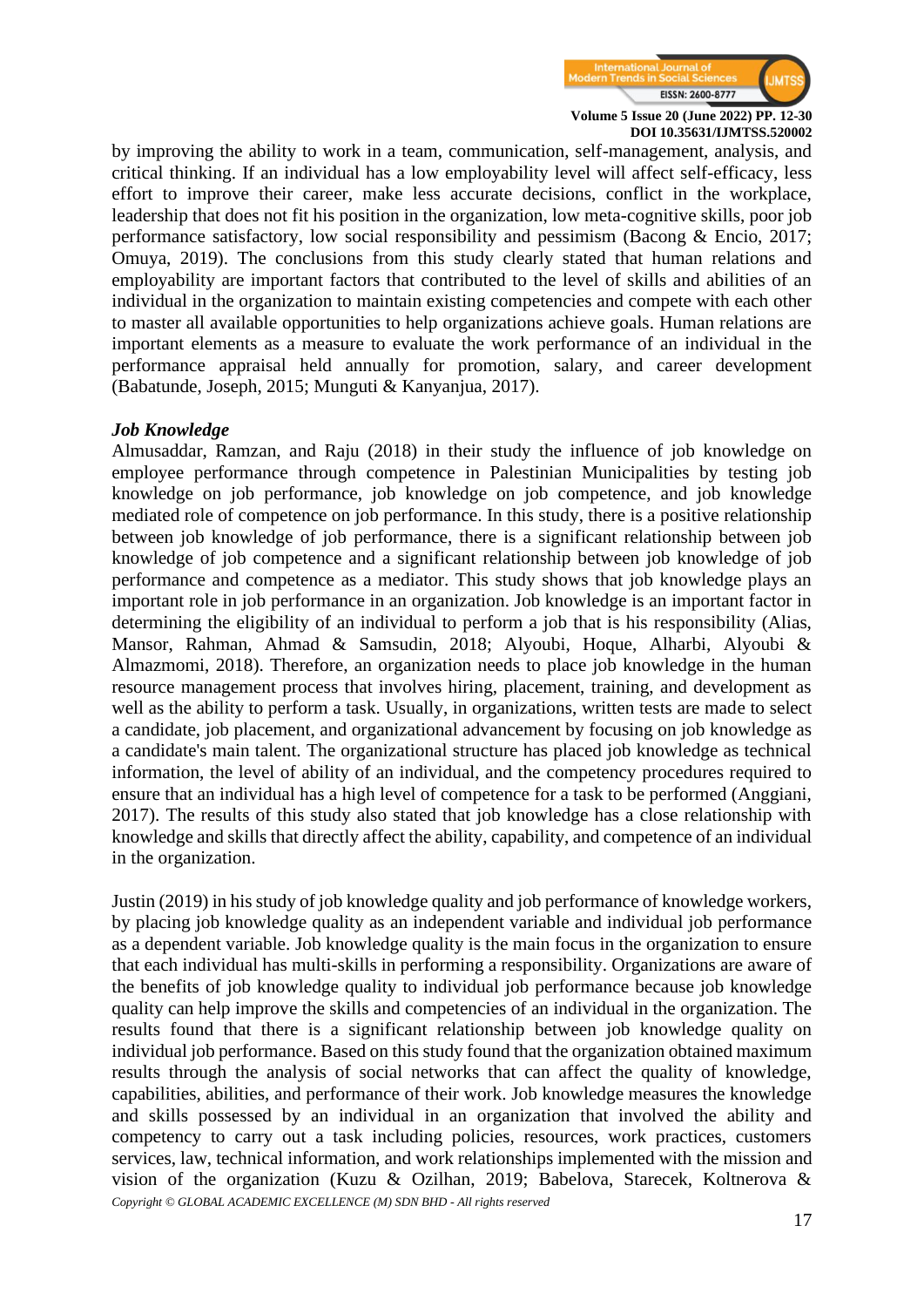

Caganova, 2020). Therefore, it is the right of the organization to continue to move forward in the global marketing arena to ensure that individuals in the organization have sufficient skills and knowledge through job knowledge related to their work practices so that their job performance is always in good condition and excellent.

#### *Teamwork*

Phina, Arinze, Chidi, and Chukwuma (2018) in their study on the effect of teamwork on employee performance, this case study was conducted at Medium Scale Industries In Anambra State, Nigeria. This study places teamwork, team members' abilities, team members' esprit, and team members' trust as independent variables and individual job performance as dependent variables. The results of this study found that there is a significant relationship between teamwork, team members' abilities, team members' esprit, and team members' trust in individual job performance. This study emphasized the importance of teamwork among employees so that a task performed becomes easy and fast. Among the benefits of teamwork is that each individual in the organization has a lot of information and ideas that can be shared and exchanged ideas and views so that work or problem that occurs can be solved immediately, teamwork can produce creative ideas because the number of employees can contribute fruit a lot of thoughts compared to individuals who have limited ideas, any decision to solve existing problems became more effective, the decision-making process also becomes easier and teamwork in the workplace provided a high level of motivation and satisfaction to all employees as they are responsible for a task to be completed jointly and able to establish a network of relationships with other employees in the same organization (Hanaysha, 2016; Michael, Faith & Marta, 2018).

This situation has a high impact on the spirit of hard work and cooperation among employees in achieving organizational goals. Conclusions from this study as a result of the analysis that has been made found that teamwork has an important role in an organization to ensure that every employee has good and efficient work performance in carrying out their responsibilities. Significant relationships with teamwork have a positive impact on job performance, higher productivity, better organizational performance, competitive advantage, and advantages in the quality and quantity of products produced. This situation directly makes teamwork an important tool to evaluate and measure the performance of each employee more accurately (Sanyal & Hisam, 2018; Aydıntan & Abdulle, 2019).

#### *Executives' Performance*

*Copyright © GLOBAL ACADEMIC EXCELLENCE (M) SDN BHD - All rights reserved* The performance of an organization is the result of the excellent work performance shown by executive-level employees. Executives are middle-level management staff who are responsible for planning and executing a task assigned by top management. While the achievement of an organization is valued based on the performance of the organization's executive employees (Singh & Kassa, 2018). Executives can be defined as employees who are responsible for planning, organizing, executing, and monitoring all their daily job responsibilities by focusing all activities on achieving organizational goals (Amin, Halim & Majid, 2017; Mutua & Kinyili, 2017). Executives 'performance refers to the skills, abilities, and competencies that an executive possesses in an organization. Previous literature reviews are showing that there is a positive relationship between executives' performance on work quality and productivity, skills and competencies, creativity and innovation, problem-solving and decision making, job knowledge, attitudes and discipline, communication, teamwork, management skills, and professionalism with the job performance of each employee in an organization. Ahmad in his study stated that an executive in an organization has a big role to perform especially in a job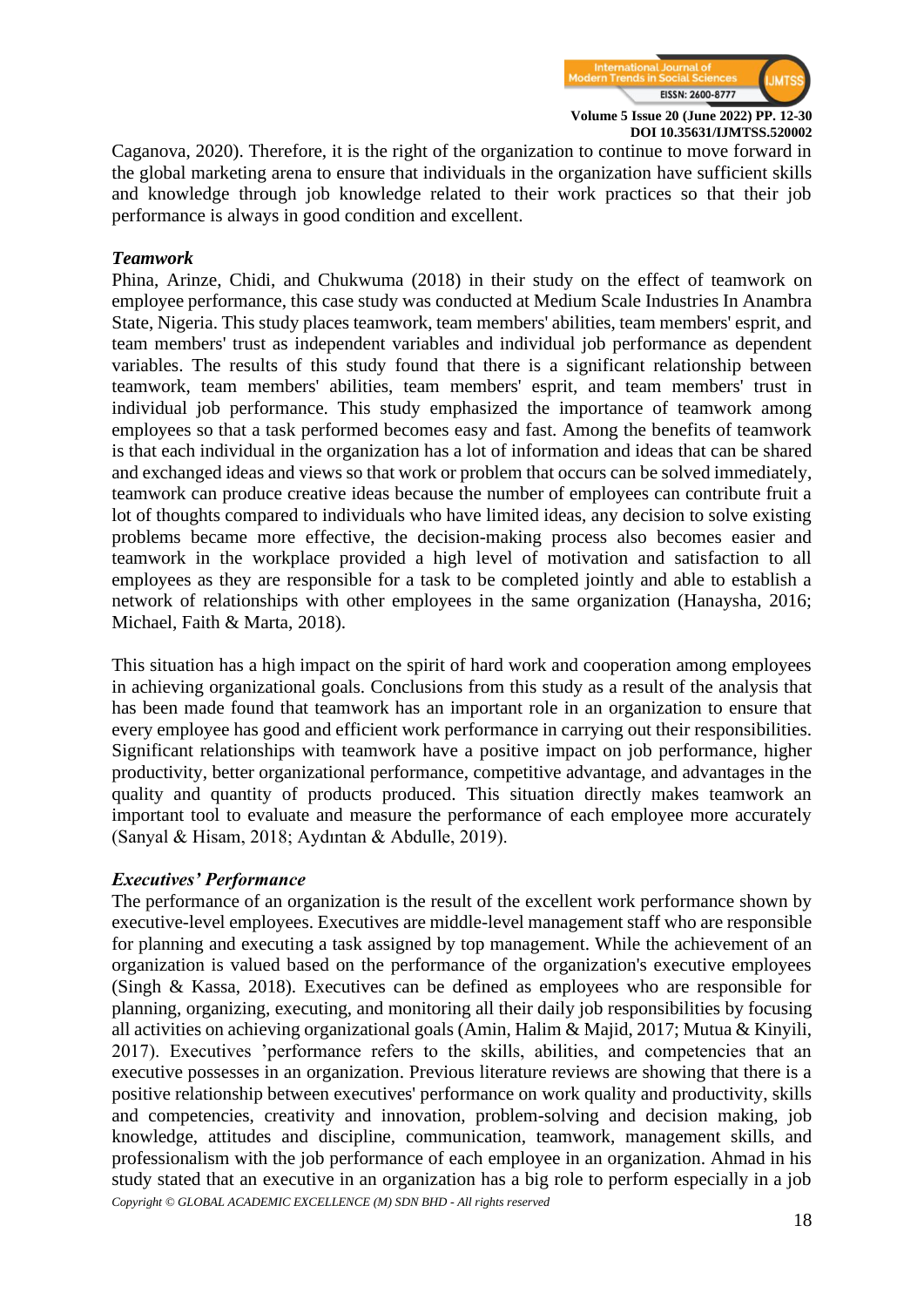

designed to achieve maximum profitability for a long time. In addition, executives also have a role to ensure the existence of their organization is very important in the market. global and the ability to move the organization forward compared to other competitors. An executive is said to be an efficient and skilled person when they can perform a task with excellence. As a result of success in the implementation of a task, the organization will also move forward to achieve the success that has been set based on the vision and mission that has been designed about what needs to be achieved in a certain period.

## **Theoritical Framework**

#### *Independent Variables*

- Executives' Attendance
- Attitude/Discipline
- Communication
- Creativity and Innovation
- Human Relation
- Job Knowledge
- Teamwork

#### **Dependent Variable**

• Executives' Performance In Manufacturing Firms



This research was conducted to identify the relationship between employee attendance, attitude/discipline, communication, creativity and innovation, human relations, job knowledge, and teamwork on executives 'performance. A questionnaire was designed to collect the data from manufacturing firms at Kulim Hi-tech, Kulim Kedah, Malaysia.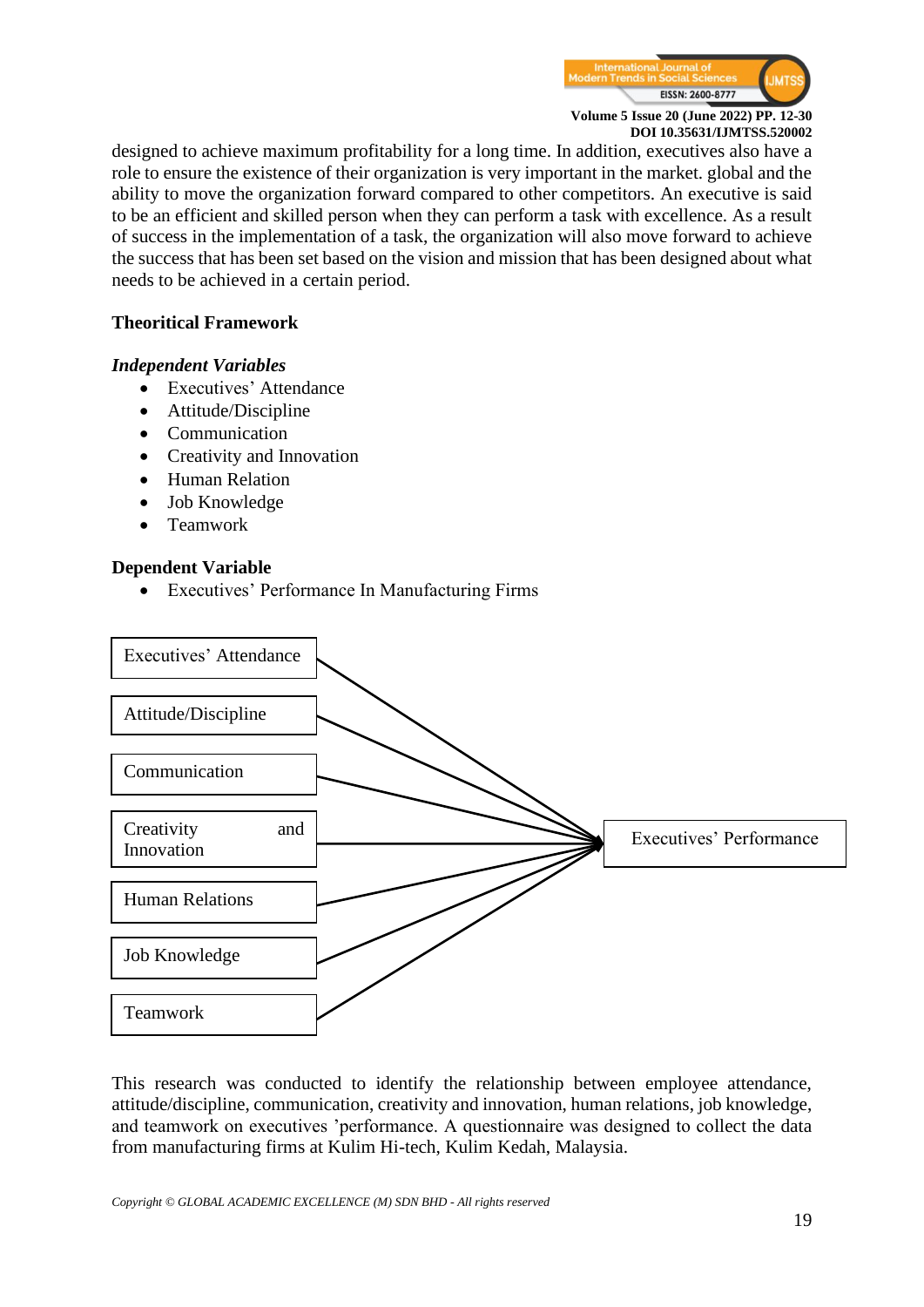

#### *Hypothesis Development*

H1:There is significant relationship between executives' attendance on executives' performance in manufacturing firms.

H2:There is significant relationship between, attitude / discipline on executives' performance in manufacturing firms.

H3:There is significant relationship between communication on executives' performance in manufacturing firms.

H4:There is significant relationship between creativity and innovation on executives' performance in manufacturing firms.

H5:There is significant relationship between human relations on executives' performance in manufacturing firms.

H6:There is significant relationship between job knowledge on executives' performance in manufacturing firms.

H7:There is significant relationship between teamwork on executives' performance in manufacturing firms.

#### **Result**

#### *Participants*

The data was collected from 25 manufacturing firms and 244 questionnaires were distributed among the executives. The respondents were selected using the stratified sampling technique.

#### *Measurement Scale*

Questionnaires are designed in Linkert Scale (Strongly Disagree, Disagree, Neutral, Agree, Strongly Agree)

#### *Data Analysis*

The data obtained were studied using SmartPLS version 3.7.8 to discuss the findings obtained. SmartPLS is highly recommended by statistical scholars in producing an accurate analysis of the cause and effect relationship of each variable. SmartPLS is also referred to as a large multivariate analysis technique in social and psychological research. SmartPLS is capable of analyzing measurement model evaluation and structural model evaluation.

Table 1 shows the Loading, Composite Reliability (CR), Average Variance Extracted (AVE) values for each construct studied and the lowest value is 0.5530 and the highest value is 0.9376. These values are greater than  $0.5$  ( $> 0.5$ ), confirming that the study construct can explain the mean change of variance within the items (Fornell & Larcker, 1981; Gefen & Straub, 2005; Henseler, Ringle & Sinkovics, 2009).

|                                      | <b>Table 1</b> |        |            |  |  |  |
|--------------------------------------|----------------|--------|------------|--|--|--|
| <b>Loading, CR &amp; AVE Results</b> |                |        |            |  |  |  |
|                                      | Loading        | CR     | <b>AVE</b> |  |  |  |
| Attendance                           |                | 0.8823 | 0.6523     |  |  |  |
| AT <sub>1</sub>                      | 0.8078         |        |            |  |  |  |
| AT4                                  | 0.8170         |        |            |  |  |  |
| AT <sub>5</sub>                      | 0.8348         |        |            |  |  |  |
| AT6                                  | 0.7695         |        |            |  |  |  |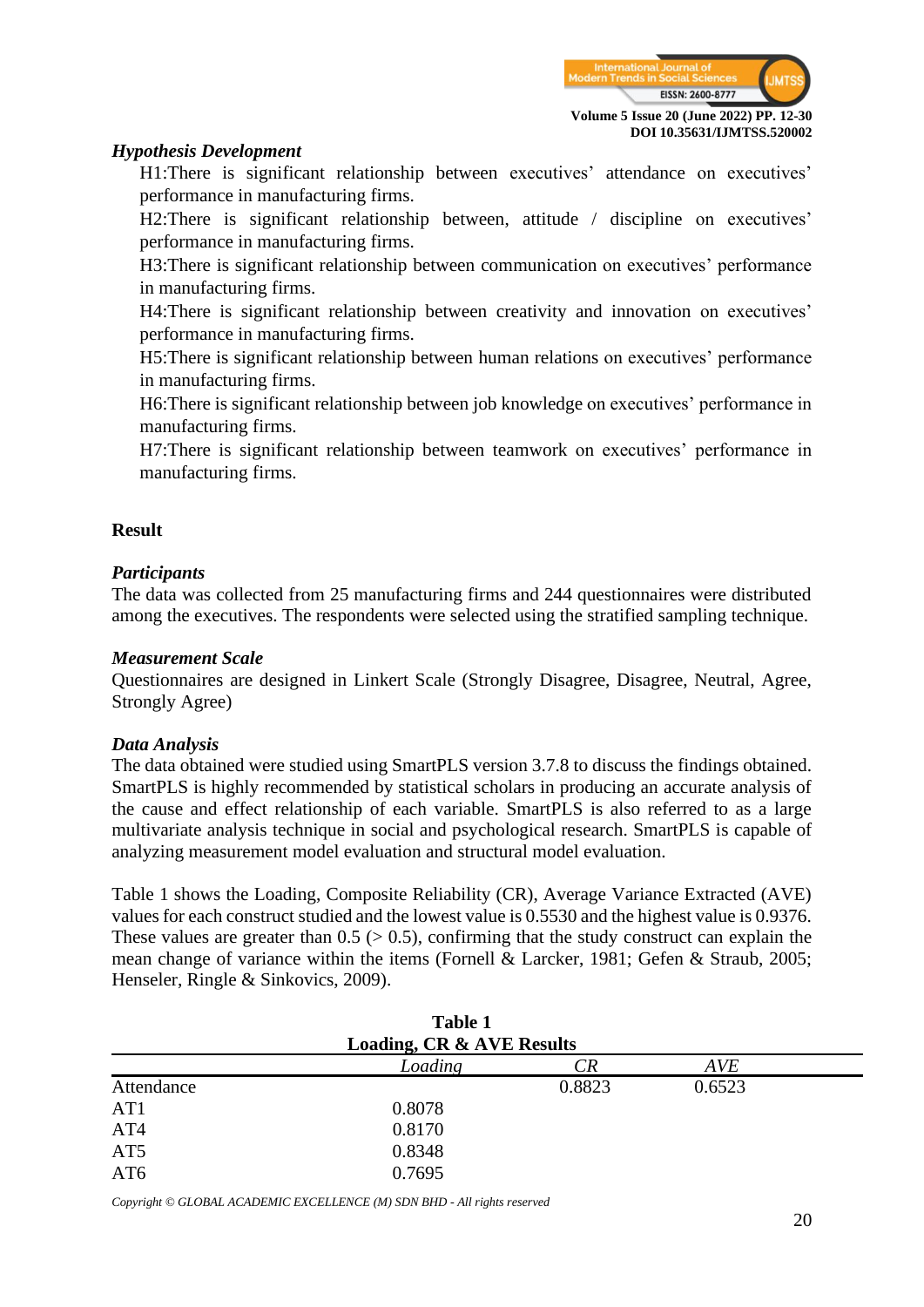

**DOI 10.35631/IJMTSS.520002**

| Attitude / Discipline     |        | 0.9016 | 0.6047        |  |
|---------------------------|--------|--------|---------------|--|
| AD1                       | 0.7295 |        |               |  |
| AD <sub>2</sub>           | 0.7470 |        |               |  |
| AD3                       | 0.7904 |        |               |  |
| AD4                       | 0.8402 |        |               |  |
| AD5                       | 0.7890 |        |               |  |
| AD <sub>6</sub>           | 0.7648 |        |               |  |
| Communication             |        | 0.8810 | 0.5530        |  |
| CO1                       | 0.7073 |        |               |  |
| CO <sub>2</sub>           | 0.6859 |        |               |  |
| CO <sub>4</sub>           | 0.7824 |        |               |  |
| CO <sub>5</sub>           | 0.7623 |        |               |  |
| CO <sub>6</sub>           | 0.7865 |        |               |  |
| CO <sub>7</sub>           | 0.7318 |        |               |  |
| <b>Human Relations</b>    |        | 0.8895 | 0.6173        |  |
| HR <sub>2</sub>           | 0.7890 |        |               |  |
| HR4                       | 0.8219 |        |               |  |
| HR5                       | 0.7474 |        |               |  |
| HR6                       | 0.8263 |        |               |  |
| HR7                       | 0.7398 |        |               |  |
| Job Knowledge             |        | 0.9140 | <u>0.6037</u> |  |
| JK1                       | 0.7615 |        |               |  |
| JK2                       | 0.7676 |        |               |  |
| JK3                       | 0.8516 |        |               |  |
| JK4                       | 0.8144 |        |               |  |
| JK5                       | 0.7845 |        |               |  |
| JK6                       | 0.7330 |        |               |  |
| Creativity and Innovation |        | 0.9161 | 0.6102        |  |
| CI1                       | 0.7437 |        |               |  |
| CI2                       | 0.8211 |        |               |  |
| CI3                       | 0.8162 |        |               |  |
| CI <sub>4</sub>           | 0.8267 |        |               |  |
| CI <sub>5</sub>           | 0.7676 |        |               |  |
| CI <sub>6</sub>           | 0.7051 |        |               |  |
| CI7                       | 0.7796 |        |               |  |
| Teamwork                  |        | 0.9338 | 0.7019        |  |
| TE1                       | 0.8335 |        |               |  |
| TE <sub>2</sub>           | 0.8489 |        |               |  |
| TE3                       | 0.8513 |        |               |  |
| TE4                       | 0.8498 |        |               |  |
| TE5                       | 0.8742 |        |               |  |
| TE <sub>6</sub>           | 0.7648 |        |               |  |
|                           |        |        |               |  |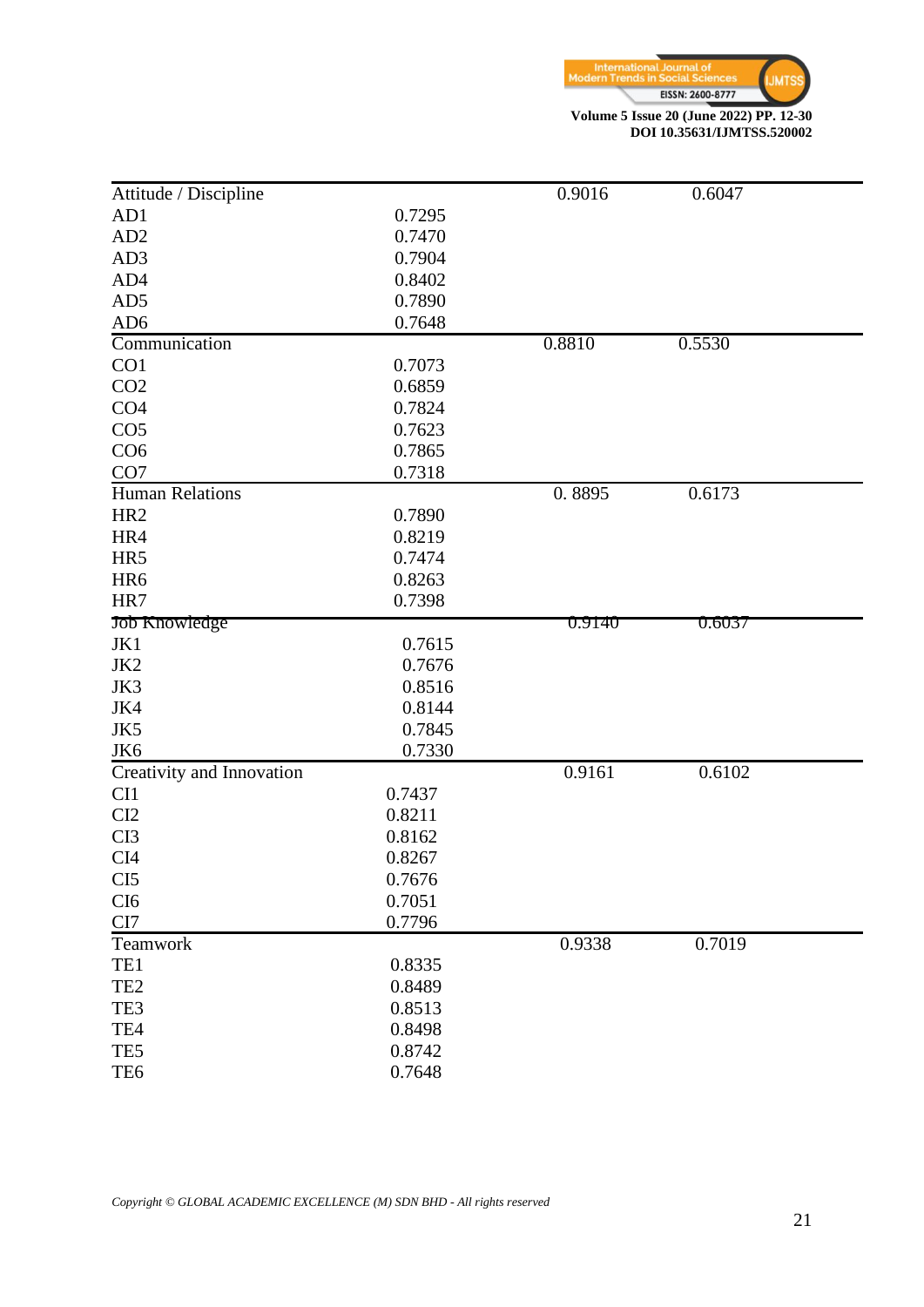

| Executives' Performance |        | 0.9376 | 0.5571 |
|-------------------------|--------|--------|--------|
| EP1                     | 0.7261 |        |        |
| EP <sub>2</sub>         | 0.7436 |        |        |
| EP3                     | 0.7332 |        |        |
| EP <sub>4</sub>         | 0.7321 |        |        |
| EP <sub>5</sub>         | 0.7688 |        |        |
| EP <sub>6</sub>         | 0.7857 |        |        |
| EP7                     | 0.6465 |        |        |
| EP8                     | 0.6606 |        |        |
| EP <sub>9</sub>         | 0.7502 |        |        |
| EP <sub>10</sub>        | 0.7592 |        |        |
| EP11                    | 0.8143 |        |        |
| EP <sub>12</sub>        | 0.8167 |        |        |



**Figure 1: Structural Model Direct Effects**

The discriminant validity test was measured through two methods, namely the Heterotrait-Monotrait (HTMT) criterion test and cross-loading (Henseler et al., 2009). Table 2 below shows the output from the HTMT analysis. The results can be calculated easily using the formula as in (Henseler, Ringle & Sarstedt, 2015).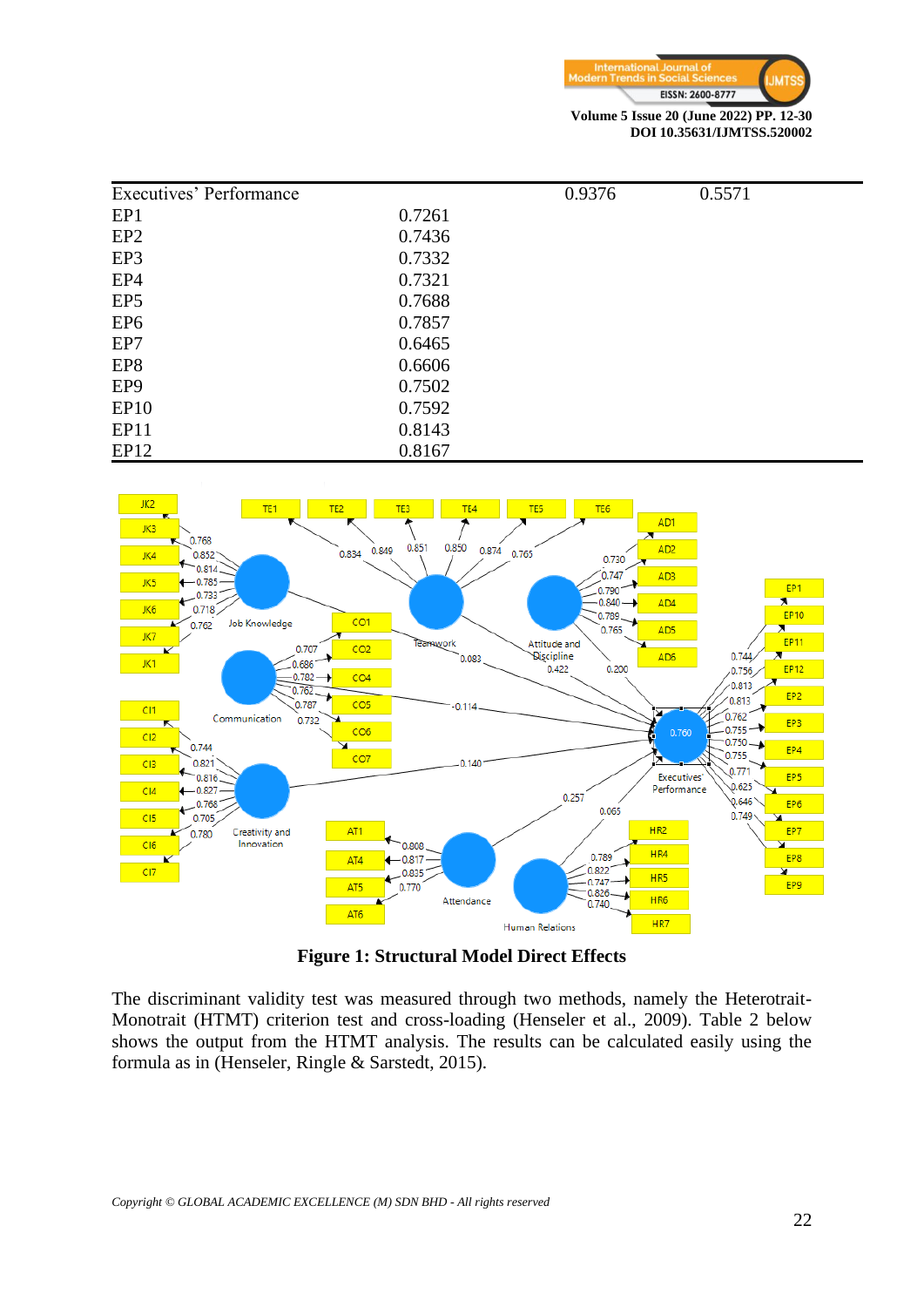

**DOI 10.35631/IJMTSS.520002**

|           | 1 adie 4<br><b>Discriminant Validity</b>                                             |    |        |                      |               |        |        |           |        |
|-----------|--------------------------------------------------------------------------------------|----|--------|----------------------|---------------|--------|--------|-----------|--------|
|           |                                                                                      |    |        |                      |               |        |        |           |        |
|           | Constructs                                                                           | AT |        | AD                   | CO            | CI     | EP     | <b>HR</b> | JK     |
|           |                                                                                      |    |        |                      | TE            |        |        |           |        |
| <b>AT</b> | 0.8076                                                                               |    |        |                      |               |        |        |           |        |
| AD        | 0.4955                                                                               |    | 0.7776 |                      |               |        |        |           |        |
| $\bf CO$  | 0.7126                                                                               |    |        | 0.4886 0.7437        |               |        |        |           |        |
| <b>CI</b> | 0.5207                                                                               |    | 0.6993 |                      | 0.5637 0.7811 |        |        |           |        |
| EP        | 0.6352                                                                               |    | 0.7165 |                      | 0.5476 0.6770 | 0.7469 |        |           |        |
| <b>HR</b> | 0.6004                                                                               |    |        | 0.6266 0.5611 0.5696 |               | 0.7049 | 0.7657 |           |        |
| JK        | 0.3909                                                                               |    | 0.4703 |                      | 0.5721 0.5677 | 0.5100 | 0.4127 | 0.7770    |        |
| TE        | 0.5122                                                                               |    | 0.6369 | 0.5166 0.5824 0.7889 |               |        | 0.7358 | 0.4539    | 0.8378 |
|           | Note: Velues in Rold foco are the square root velues of everyone verticing extracted |    |        |                      |               |        |        |           |        |

 $T_1$   $T_2$   $T_3$ 

Note: Values in Bold face are the square root values of average variance extracted

#### *Assessment of Structural Model*

The findings for testing this direct effect model using SmartPLS software package version 3.7.8 that is through the structural equation model. This measurement aims to test the direct effect model and the effect model of the mediated variable. Therefore, empirical evidence has been used to construct a direct effect model as shown in Table 3.

**Table 3** 

| t adie d<br><b>Summary of Hypotheses</b> |           |                  |         |         |                 |  |  |
|------------------------------------------|-----------|------------------|---------|---------|-----------------|--|--|
| Summary of Hypotheses<br>Relationship    |           |                  |         |         |                 |  |  |
|                                          | beta      | <b>Std Error</b> | T-Value | P-Value | <b>Decision</b> |  |  |
| $AT \rightarrow EP$                      | 0.2568    | 0.0743           | 3.4570  | 0.0000  | Significant     |  |  |
| $AD \rightarrow EP$                      | 0.2002    | 0.0581           | 3.4453  | 0.0000  | Significant     |  |  |
| $\rightarrow$ EP<br>CO                   | $-0.1137$ | 0.0737           | 1.5426  | 0.1230  | Not-Significant |  |  |
| <b>CI</b><br>$->EP$                      | 0.1396    | 0.0654           | 2.1345  | 0.0000  | Significant     |  |  |
| <b>HR</b><br>$\rightarrow$ EP            | 0.0649    | 0.0689           | 0.9420  | 0.3463  | Not-Significant |  |  |
| $\rightarrow$ EP<br>JK                   | 0.0830    | 0.0607           | 1.3686  | 0.1712  | Not-Significant |  |  |
| TE<br>$\rightarrow$ EP                   | 0.4219    | 0.0658           | 6.4140  | 0.0000  | Significant     |  |  |

#### **Discussion**

#### *Executives' Attendance*

The results obtained shown that the executives' attendance variable has a significant relationship on executives' performance in manufacturing firms ( $\beta$ = 0.2568; t = 3.4570; p = 0.0000). H1 Accepted. The results also showed that executives' attendance contributed 25.7%  $(R2 = 0.257)$  to changes in executives' performance in manufacturing firms.

The results showed that executives' attendance had a positive relationship with job performance. Executives' attendance plays an important role in ensuring that every executive can focus fully on their daily tasks. Executives who always take care of their attendance can handle their duties well because attendance and satisfaction with daily tasks as well as the workplace environment play a role in achieving good work performance for each executive and firm they work for.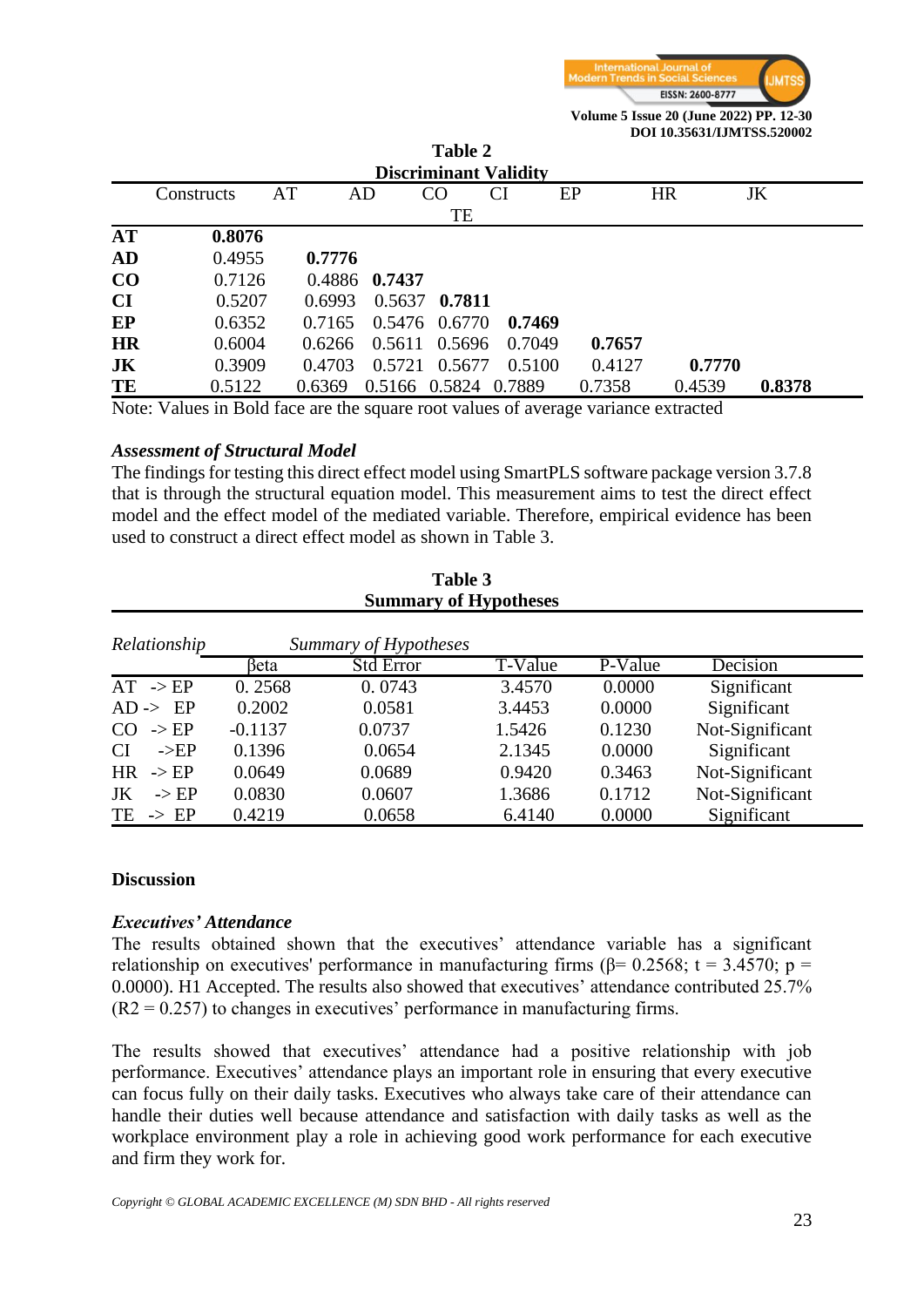

#### *Attitude / Discipline*

The results obtained shown that the attitude/discipline variable has a significant relationship on executives' performance in manufacturing firms ( $\beta$ = 0.2002; t = 3.4453; p = 0.0000). H2 Accepted. The results also showed that Attitude/Discipline contributed 20.0% (R2 = 0.200) to changes in executives' performance in manufacturing firms.

The results showed that attitude/discipline had a positive relationship with job performance. Attitude/Discipline is an important factor in the success of an executive. Without adherence to the attitude/discipline set by the firms, executives have unsatisfactory levels of job performance, and poor work results, and firms are unable to control the behavior of executives effectively. Therefore, attitude/discipline needs to be controlled and supervised well because attitude/discipline that is arranged effectively can contribute to an excellent level of work performance.

#### *Communication*

The results obtained showed that the communication variable has a not-significant relationship on executives' performance in manufacturing firms ( $\beta$ = -0.1107; t = 1.5426; p = 0.1230).H3 Rejected. The results also shown that communication contributed  $-11.4\%$  (R2 =  $-0.114$ ) to changes in executives' performance in manufacturing firms.

The results showed that communication had a non-significant relationship with executives' job performance. This indicates that there are barriers to communication in manufacturing firms. Communication barriers have a negative impact on their work performance. In performing a task, effective communication is an important factor contributing to job performance. Without clear communication, executives failed to perform their duties well. Therefore, manufacturing firms must ensure that communication plays a good role in conveying any information related to the job so that an instruction can be implemented with satisfactory results.

#### *Creativity and Innovation*

The results obtained show that the creativity and innovation variables have a significant relationship with executives' performance in manufacturing firms ( $\beta$ = 0.1396; t = 2.1345; p=0.0000). H4 Accepted. The results also showed that creativity and innovation contributed 14.0% (R2 = 0.140) to changes in job performance among executives in manufacturing firms.

The results showed that creativity and innovation had a significant relationship with executives' job performance. Creativity and innovation are important factors that contribute to the work performance of each executive. Executives should be allowed to present any views as an opportunity to manufacturing firms to increase productivity as a result of the creativity and innovation possessed by each executive. Therefore, any form of creativity and innovation is given attention by the top managers of manufacturing firms to maintain the productivity and work performance of each of their executives.

## *Human Relations*

The results obtained shown that the human relations variable have a not-significant relationship on executives' performance in manufacturing firms ( $\beta$ = 0.0649; t = 0.9420; p = 0.3463). H5 Rejected. The results also showed that human relations contributed 6.5% ( $R2 = 0.065$ ) to changes in executives' performance in manufacturing firms.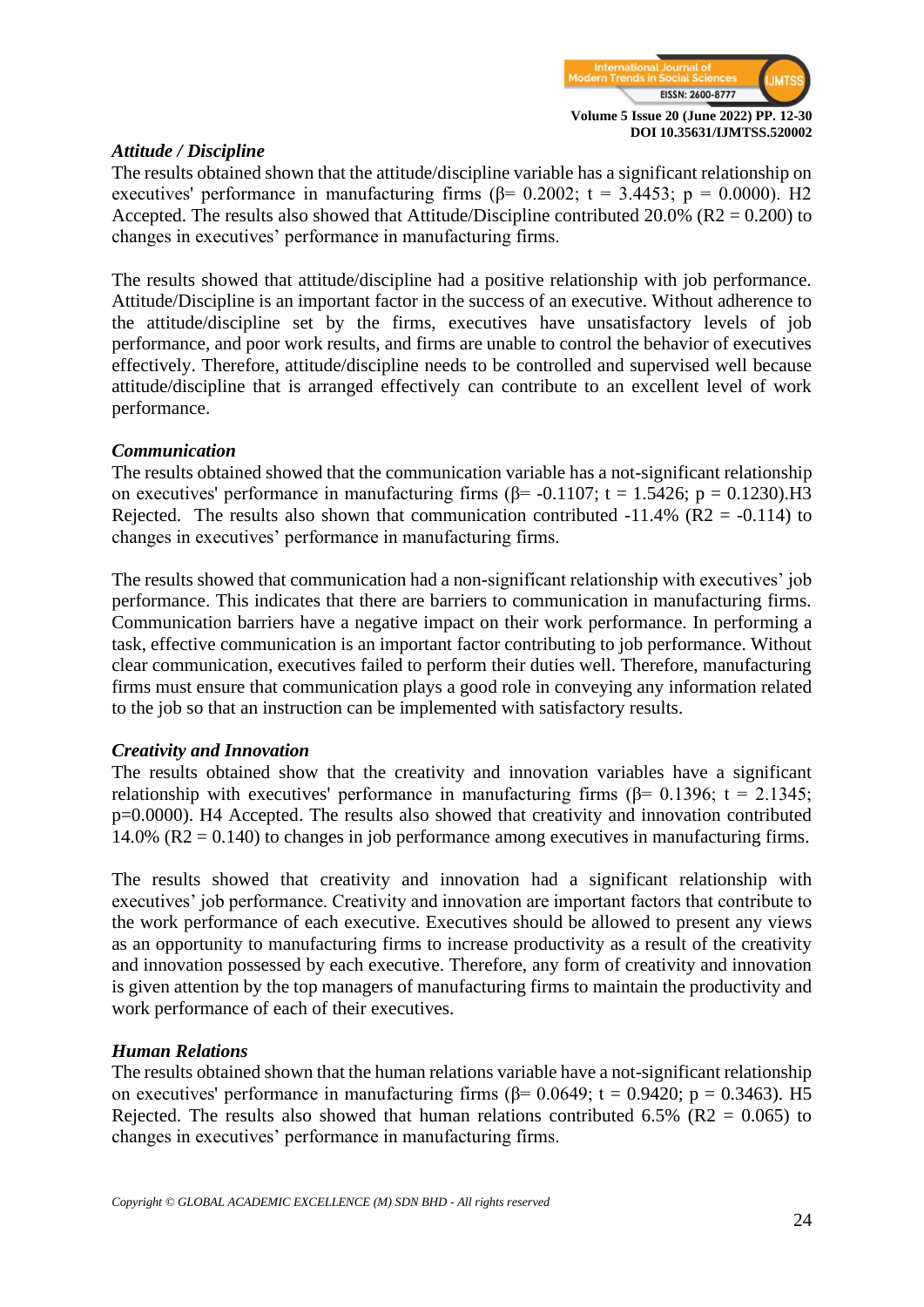

The results showed that human relations had a non-significant relationship with executives' job performance. This shows that there are barriers among executives to communicating with each other in their work affairs or exchanging ideas in a talk about what needs to be done so that the work can be implemented well. It is a priority for top management in ensuring that human relations among executives can be built so that the work environment becomes more productive and their work performance becomes better. Creating human relations can strengthen the relationship between executives and top management as well as fellow executives in building a high-performance work culture for the benefit and growth of manufacturing firms as a result of good work performance produced by each executive.

#### *Job Knowledge*

The results obtained showed that the job knowledge variable have a not-significant relationship on executives' performance in manufacturing firms ( $\beta$ = 0.0830; t = 1.3686; p = 0.1712). H6 Rejected. The results also showed that job knowledge contributed 8.3% ( $R2 = 0.083$ ) to changes in executives' performance in manufacturing firms.

The results showed that job knowledge had a non-significant relationship with executives' job performance. These results indicated that job knowledge alone does not help in improving job performance. Job knowledge possessed by executives must be accompanied by high work motivation that involved effective communication, good human relations, and the desire of an executive to constantly improve their work performance. The results of this study can be concluded that manufacturing firms should not only focus on job knowledge among their executives but also by focusing on issues related to their enthusiasm to work harder and selfmotivation towards achieving excellent work performance.

#### *Teamwork*

The results obtained showed that the teamwork variable has a significant relationship on executives' performance in manufacturing firms ( $\beta$ = 0.0658; t = 6.4140; p = 0.0000).H7 Accepted. The results also showed that teamwork contributed  $42.2\%$  (R2 = 0.422) to changes in executives' performance in manufacturing firms.

The results showed that teamwork had a significant relationship with executives' job performance. The results from this variable shown that teamwork is very important for every executive to perform their jobs to be more effective and productive. Teamwork can speed up their daily tasks, work in a group and respond more quickly to a task with high quality and fast work results. Due to the result showing that there is a significant relationship between teamwork and executive work performance, then the top management of manufacturing firms should focus on efforts for each executive to work in a group so that their work performance can be maintained.

#### **Conclusion**

Based on the above results showing that executives' attendance, attitude/discipline, creativity and innovation, and teamwork have a significant relationship, then the top management of manufacturing firms must focus continuously so that the work performance of executives can be maintained. These results can give a clear picture that executives' attendance, attitude/discipline, creativity and innovation, and teamwork have a close relationship to the work performance of each executive.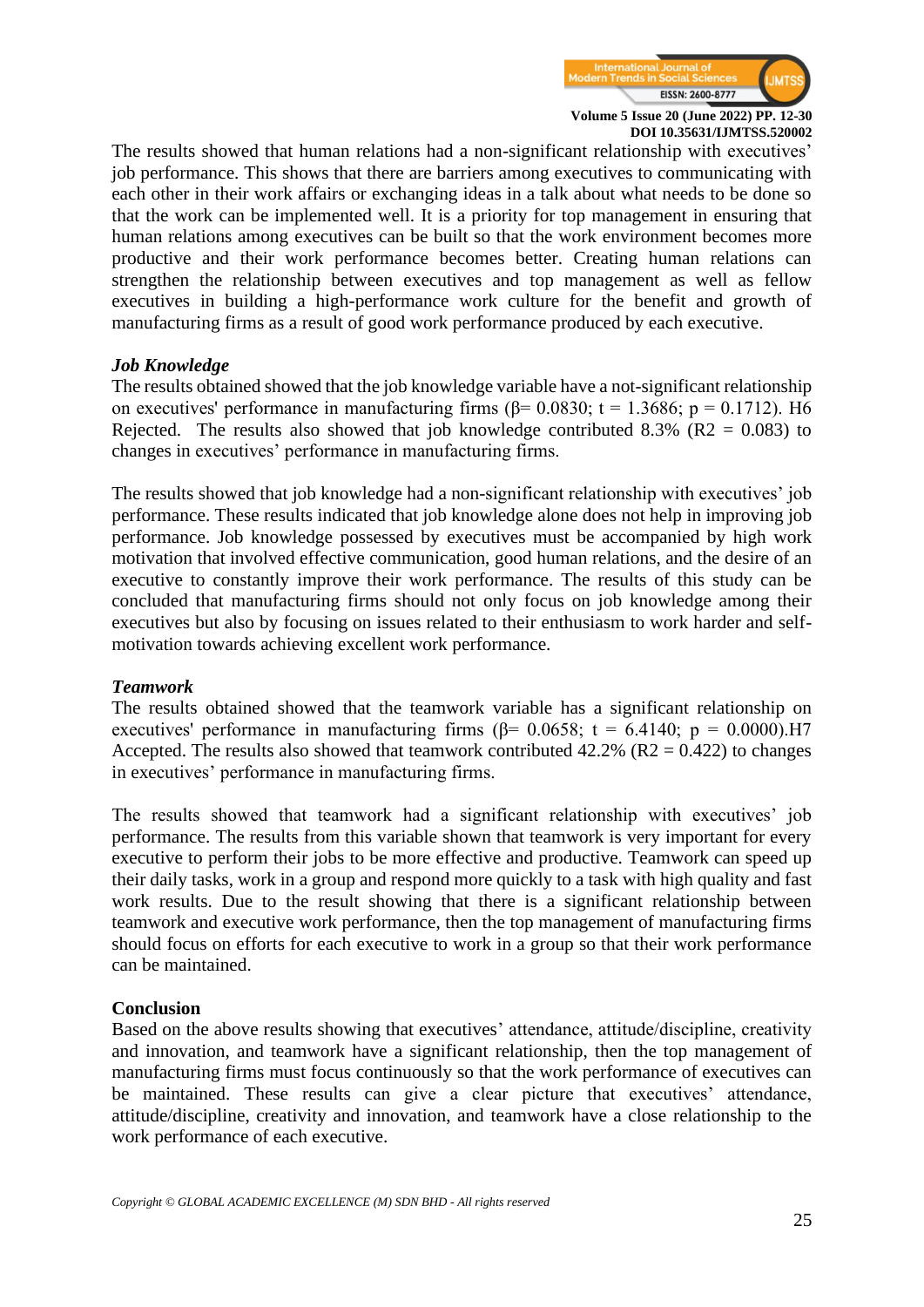

While the results of the study also showed that communication, human relations, and job knowledge have a not-significant relationship to the work performance of executives. This shows that manufacturing firms pay less focus on issues involving communication whether non-executives, executives, or top management. Manufacturing firms as a large organization should emphasize the importance of communication as a tool to communicate well in conveying any information about any instruction or job that needs to be done by executives to achieve goals. Human relations should also be focused on encouraging each executive to interact with each other and share information on a job to be done. Human relations can create a comfortable work environment and help each other. Job knowledge is a very important variable for executives when performing their duties. Excellent job performance cannot be achieved without adequate job knowledge. There are other elements in this study that make job knowledge insignificant. Among them is the attitude of top management of manufacturing firms that does not create a harmonious workplace environment, compensation, and benefits that are not appropriate or equivalent to the duties and responsibilities of an executive and no tolerance of top management on issues such as dissatisfaction with leadership style, involvement of executives in joint decision making with top management and neglecting corporate social responsibility among executives.

#### **References**

- Abdurrahman, N. H. (2018). The effect of interpersonal communication skills and work motivation on performance of marketing employee. *International Journal of Engineering and Technology(UAE)*, *7*(2), 190–195.
- Ademola, S. (2017). Impact of Performance Appraisal on Employee Performance in Nigerian Telecommunication Industry ( A study of MTN , Nigeria ). *Holistic Approach Journal*, *3*(1), 80–90.
- Alias, N. K., Mansor, A. N., Rahman, A. A., Ahmad, A. R., & Samsudin, A. Z. H. (2018). The Impact of Knowledge Management towards Employee's Job Satisfaction. *International Journal of Academic Research in Business and Social Sciences*, *8*(9), 245–265. <https://doi.org/10.6007/ijarbss/v8-i9/4587>
- Almusaddar, A. A. S., Ramzan, S. R., & Raju, V. (2018). The Influence of Knowledge, Satisfaction , and Motivation on Employee Performance Through Competence. *International Journal of Business and General Management (IJBGM)*, *7*(5), 21–40.
- Amin, B., Halim, A., & Majid, A. (2017). *Akademia Baru Journal of Advanced Research in Social Impact of compensation and benefits on executives ' performance : A study in Malaysian manufacturing industry Akademia Baru*. *1*(1), 8–15.
- Anggiani, S. (2017). Skill Influence on Employee Performance (Empirical Study of Frontlines three Star Hotels in Jakarta). *International Journal of Management and Applied Science (IJMAS)*, *3*(12), 14–18. [http://iraj.in.](http://iraj.in/)
- Alyoubi, B., Hoque, M. R., Alharbi, I., Alyoubi, A., & Almazmomi, N. (2018). Impact of Knowledge Management on Employee Work Performance: Evidence from Saudi Arabia. *The International Technology Management Review*, *7*(1), 13. https://doi.org/10.2991/itmr.7.1.2.
- Atalia, K., Dalimunthe, R. F., & Zarlis, M. (2019). *The Effect of The Human Relations , The Physical Conditions of The Work an Environment and Leadership on The Employee Work Ethic in UPT The Regional Health Laboratory in North Sumatra*. *21*(2), 50–54.
- Aydıntan, B., & Abdulle, A. (2019). The Effect of Teamwork on Employee Performance in Some Selected Private Banks in Mogadishu-Somalia. *Journal of Business Research - Turk*, *11*(3), 1589–1598.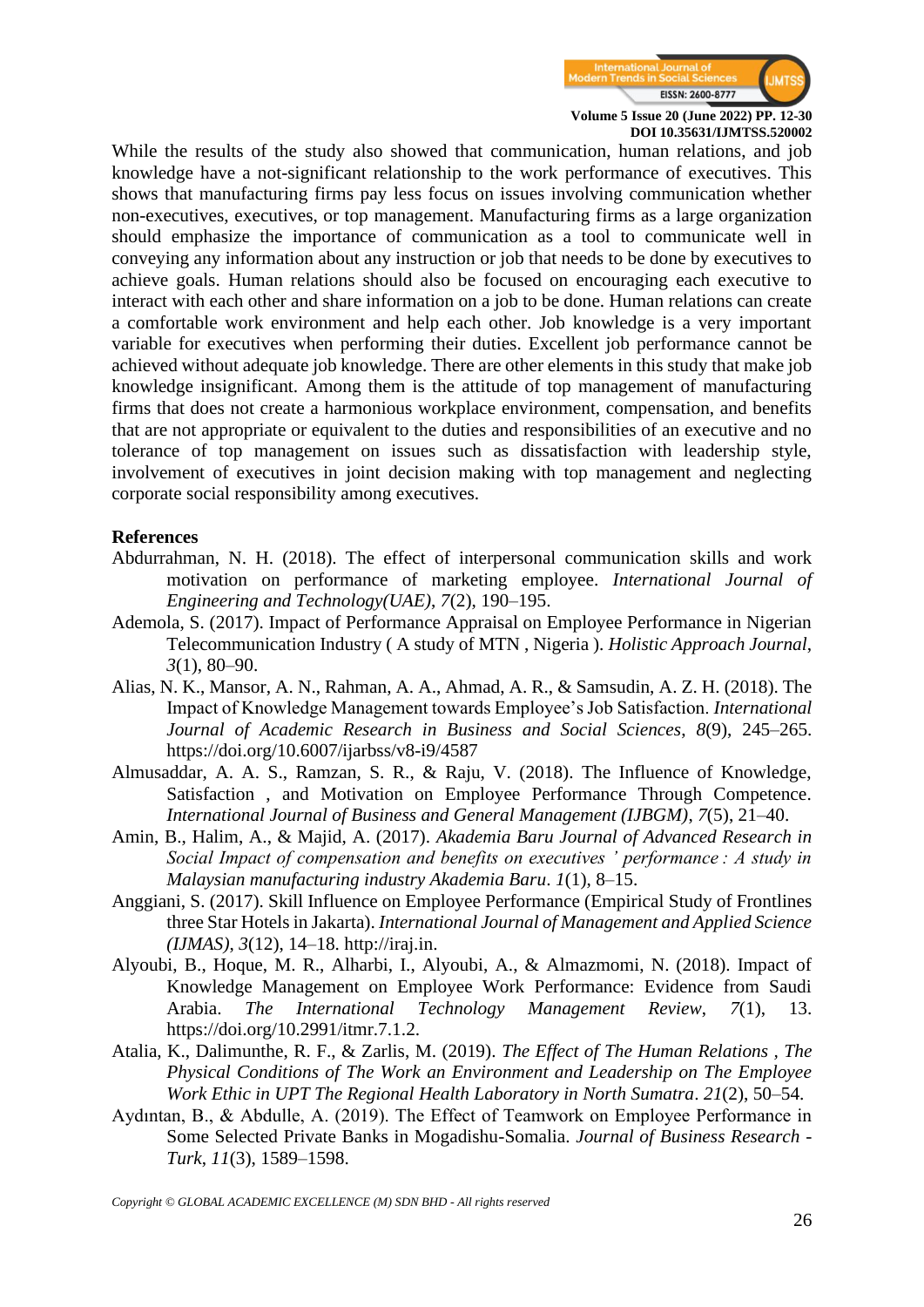

- Babatunde, O,.& Emem,.I. (2015). *The Impact of Leadership Style on Employee's Performance in an Organization*. *5*(1), 193–206.
- Babelova, Z. G., Starecek, A., Koltnerova, K., & Caganova, D. (2020). Perceived organizational performance in recruiting and retaining employees with respect to different generational groups of employees and sustainable human resource management. *Sustainability (Switzerland)*, *12*(2). https://doi.org/10.3390/su12020574.
- Bacong, C. I. M., & Encio, H. A. (2017). Effect of Employee Relation to Job Performance in Engineering, Construction and Manufacturing Company. *Asia Pacific Journal of Education, Arts and Sciences*, *4*(2), 103–111.
- Bagheri, G., Esmaili, M., & Abasi, A. (2019). Analysis the Effect of Individual Creativity on the Employees Engagement at Work : Case Study : Agriculture Organization of Qom. *International Journal of Accounting Research*, *1*(2), 8–17.
- Celestine, A., & Ishongi, U. B. (2018). *The Effect of Interpersonal Relations Practices on Productivity in Nigeria Social Insurance Trust Fund (NSITF), Abuja*. *18*(8).
- Chen, X., & Zhu, C. (2019). High performance work systems and employee creativity: The mediating effect of knowledge sharing. *Frontiers of Business Research in China*, *8*(3), 367–387.
- Dubey, K., & Dasgupta, P. (2015). A study on absenteeism and its co-relation with job satisfaction with special reference to IT sector. *Global Journal of Commerce and Management Perspective*, *4*(3), 23–38.
- Femi, A. F. (2019). The Impact of Communication on Workers' Performance in Selected Organisations in Lagos State, Nigeria. *IOSR Journal of Humanities and Social Science*, *19*(8), 75–82.
- Fornell, C. & Larcker, D.F. (1981). *Evaluating structural equation models with unobservable variables and measurement error*. Journal of Marketing Research 18(1): 39-50.
- Gefen, D., & Straub, D. (2005). A practical guide to factorial validity using PLS-Graph: Tutorial and annotated example. *Communications of the Association for Information systems*, *16*(1), 5.
- Gong, Z., Zhao, Z., Wang, S., & Yu, H. (2018). *The Antecedents of Creative Performance: A Literature Review and Research Agenda*. *246*(Icpel), 111–117.
- Hanafi, H. M., & Ibrahim, S. B. (2018). The Impact of Employee Attitude on Service Performance. *The International Journal of Humanities & Social Studies*, *6*(12), 587– 598.
- Hanaysha, J. (2016). Examining the Effects of Employee Empowerment, Teamwork, and Employee Training on Organizational Commitment. *Procedia - Social and Behavioral Sciences*, *229*, 298–306. https://doi.org/10.1016/j.sbspro.2016.07.140.
- Henseler, J., Ringle, C. M., & Sinkovics, R. R. (2009). The use of partial least squares path modeling in international marketing. In *New challenges to international marketing*. Emerald Group Publishing Limited 20: 1173-1182.
- Henseler, J., Ringle, C. M., & Sarstedt, M. (2015). A new criterion for assessing discriminant validity in variance-based structural equation modeling. *Journal of the academy of marketing science*, *43*(1), 115-135.
- Hoa, P. P., & Thoa, N. B. (2016). Article ID 498110, 28 pages Cite this Article as: PhanThi Phuong Hoa and Nguyen Bao Thoa. *Journal of Human Resources Management Research*, *2016*.
- Ibrahim, A. U., & Daniel, C. O. (2019). Impact of Performance Appraisal on Employee Productivity in Nigeria Breweries Plc. *The International Journal of Business & Management*, *7*(5), 206–211.
- *Copyright © GLOBAL ACADEMIC EXCELLENCE (M) SDN BHD - All rights reserved*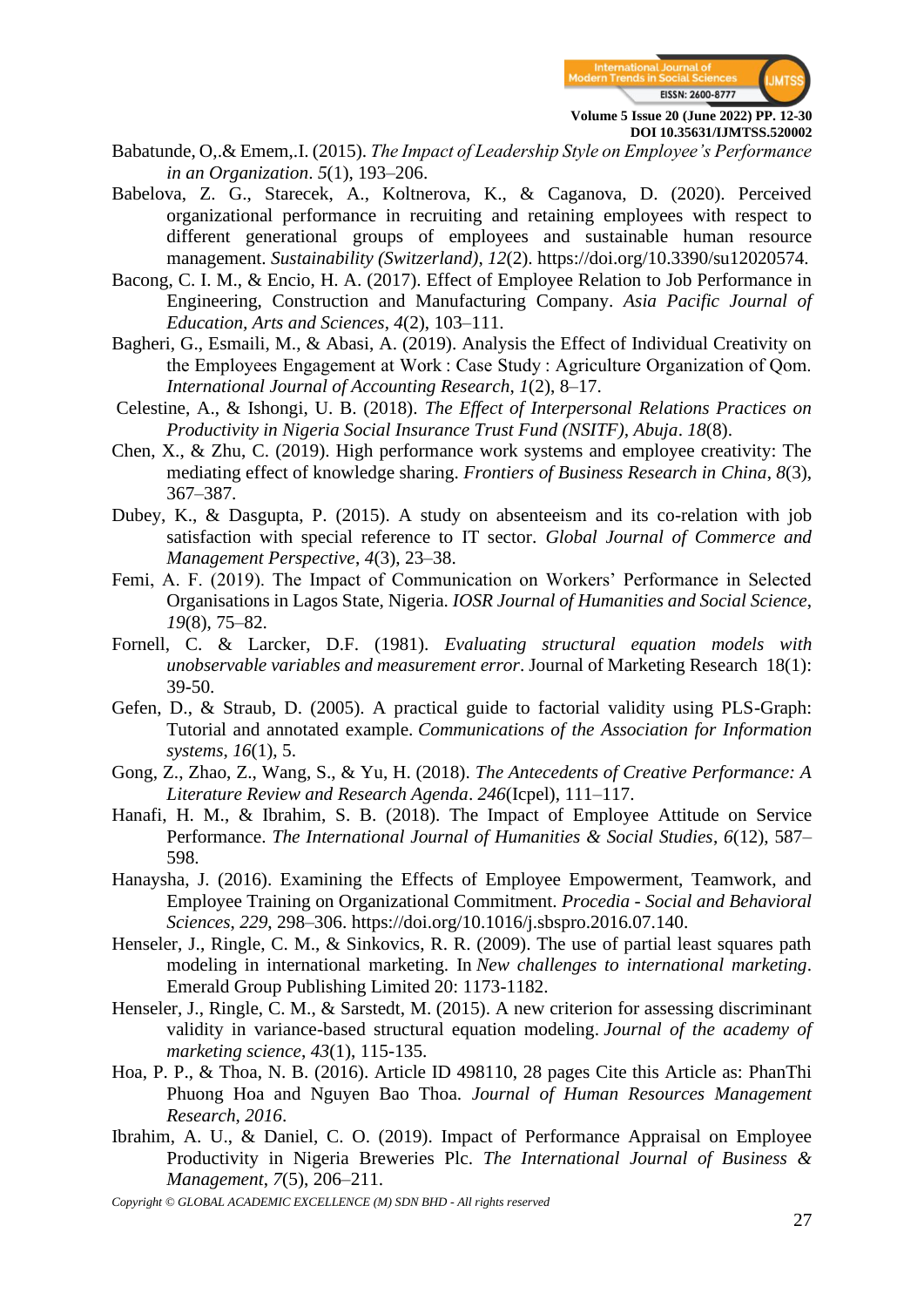

- Ishtiaque, F., & Habib, L. (2016). Impact of Internal Communication in Organizational Development. *International Journal of Trend in Research and Development*, *3*(5), 242– 247.
- Jeffrey, I., & Soleman, M. (2017). The Effect of Work Discipline, Achievement Motivation and Career Path Toward Employee Performance of the National Resilience Institute of the Republic of Indonesia. *International Journal of Application or Innovation in Engineering & Management (IJAIEM)*, *6*(8), 106–113.
- Justin, R. A. (2019). A Study on Knowledge Quality and Job Performance of Knowledge Workers by Analyzing Content of Social Network Sites Using Sentiment Network Analysis. *Information Management and Business Review*, *5*(11), 525–530.
- Khan, I., Dongping, H., & Ghauri, T. A. (2019). Impact of attitude on employees performance: A study of textile industry in Punjab, Pakistan. *World Applied Sciences Journal*, *30*(30 A), 191–197.
- Kocakulah, M. C., Bryan, T. G., & Lynch, S. (2018). Effects of Absenteeism on Company Productivity, Efficiency, and Profitability. *Business and Economic Research*, *8*(1), 115.
- Kuzu, Ö. H., & Özilhan, D. (2019). The Effect of Employee Relationships and Knowledge Sharing on Employees' Performance: An Empirical Research on Service Industry. *Procedia - Social and Behavioral Sciences*, *109*, 1370–1374.
- Lee, L., & Tan.,E.(2019). The Influences of Antecedents on Employee Creativity and Employee Performance : a Meta-Analytic Review. *Interdisciplinary Journal of Contemporary Research In Business*, *4*(2), 984–997.
- Luddin, M. R., & Supriyati, Y. (2018). Influence of Work Discipline, Career Development and Job Satisfaction on Employee Performance Directorate General Research and Development of Ministry Research, Technology and Higher Education. *International Journal of Scientific Research and Management*, *6*(02), 87–96.
- Michael A, D. O. Faith,.D,. C. and Marta,.O.0 (2018). *Team Building And Employee Performance In Selected Breweries In South East, Nigeria Dr. Ikon Michael A, Dr. Onwuchekwa Faith C and Okolie-Osemene Martha Department of Business Administration, Nnamdi Azikiwe University, Awka, Nigeria*. *6*(1), 14–39.
- Muda, I., Rafiki, A., & Harahap, M. R. (2019). Factors Influencing Employees' Performance : A Study on the Islamic Banks in Islamic Science University of Malaysia University of North Sumatera. *International Journal of Business and Social Sience*, *5*(2), 73–81.
- Munguti, B. K., & Kanyanjua, D. (2017). Performance appraisals practices and employee productivity in Kenya: A case study of Savannah Cement Ltd. *International Academic Journal of Human Resource and Business Administration*, *2*(4), 82–96.
- Mutua, J., Kinyili, J., & Arasa, R. (2017). Assessing the Influence of Human Resource Management Practices on Employee Performance in the Health Sector in. *Ijecm.Co.Uk*, *V*(10), 282–322.
- Nzuve, S. N. M., & Njambi, M. P. (2015). Factors Perceived To Influence Employees' Performance: a Case of the Independent Electoral and Boundaries Commission. *Problems of Management in the 21st Century*, *10*(2), 88–99.
- Okoro, E., Cwashington, M., & Thomas, O. (2017). The Impact of Interpersonal Communication Skills on Organizational Effectiveness and Social Self-Efficacy: A Synthesis. *International Journal of Language and Linguistics*, *4*(3), 5.
- Omuya, J. M. (2019). Influence of Employee Competencies Management on Employee Performance in Public Universities in Kenya. *European Journal of Business and Management*, *VI*(3), 280–310. https://doi.org/10.7176/ejbm/11-21-13.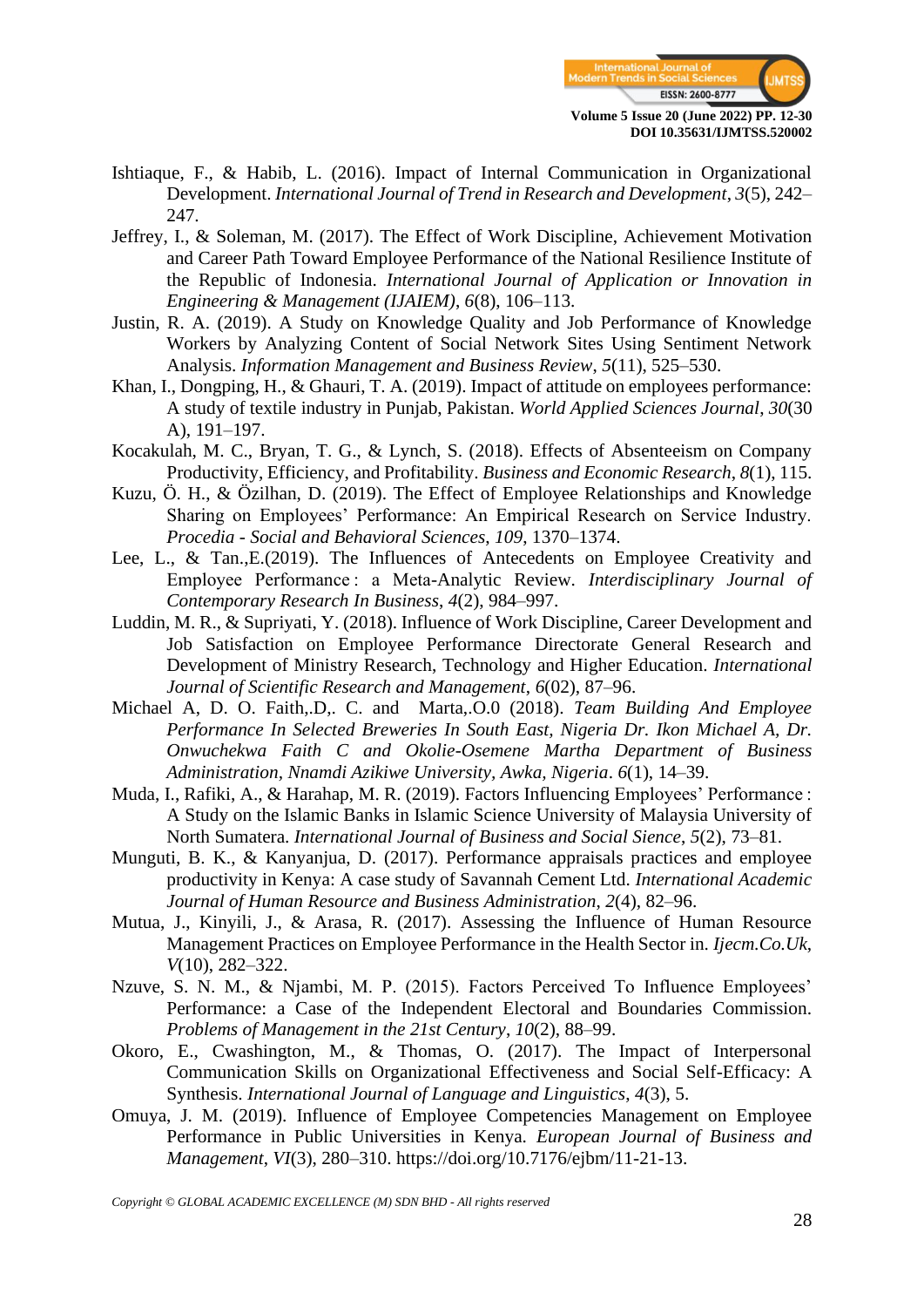

- Onifade, T. A., Opele, A. M., & Okafor, L. I. (2018). Communication: An effective tool for employee performance in Unilever Nigeria PLC. *International Journal of Management Technology*, *5*(2), 16–27.
- Padmanabhan, H. K. (2017). A Study on Impact of Employee Absenteeism in Selected Manufacturing Industry. *International Journal of Innovations in Engineering Sciences and Technology: MBA*, *1*, 1.
- Phina, N., Arinze, S., Chidi, F., & Chukwuma, D. (2018). The Effect of Teamwork on Employee Performance: A Study of Medium Scale Industries in Anambra State. *International Journal of Contemporary Applied Researches*, *5*(2), 174–194.
- Rahman, S., & Taniya, R. K. (2017). Effect of employee relationship management ( ERM) on employee performance : a study on private commercial banks in Bangladesh. *The Human Resource Management Research*, *7*(2), pp.90-96.
- Razak, A., Sarpan, S., & Ramlan, R. (2018). International Review of Management and Marketing Effect of Leadership Style, Motivation and Work Discipline on Employee Performance in PT. ABC Makassar. *International Review of Management and Marketing*, *88*(6), 67–71.
- Rukmana, H. D., M Pd MM, S., & Selvi, E, E. N. (2018). The Impact of Organization Communication on Employee Performance Through Employee's Work Motivation at Pt. Putri Panda Unit Ii Tulungagung, East Jawa, Indonesia. *KnE Social Sciences*, *3*(3), 211.
- Sanyal, S., & Hisam, M. W. (2018). The Impact of Teamwork on Work Performance of Employees: A Study of Faculty Members in Dhofar University. *Journal of Business and Management*, *20*(1), 15–22.
- Sawithri, L. D., Nishanthi, H. M., & Amarasinghe, K. G. (2017). The impact of employeremployee relations on employee commitment: a case from Sri Lanka. *Kelaniya Journal of Human Resource Management*, *12*(2), 174.
- Shahab, M. A., & Nisa, I. (2019). *The Influence of Leadership and Work Attitudes toward Job Satisfaction and Performance of Employee*. *2*(5), 69–77.
- Shonubi, A. O., & Akintaro, A. A. (2016). The impact of effective communication on the perceptions of employees: impact of communications. *The International Journal of Social Sciences and Humanities Invention*, *3*(3), 1904–1914.
- Singh, N. R., & Kassa, B. (2018). The impact of human resource management on organizational performance - A Study on Debre Brehan University. *International Journal of Recent Advances in Organizational Behaviour and Decision Sciences (IJRAOB)*, *1*(1), 20.
- Simatupang, A., & Saroyeni, P. (2018). The Effect of Discipline, Motivation and Commitment to Employee Performance. *IOSR Journal of Business and Management (IOSR-JBM)*, *20*(6), 31–37.
- Soori, Z., & Ferasat, H. (2016). The Relationship between Creativity and Job Performance Khorramabad Municipal Departments. *Journal of Applied Environmental and Biological Sciences*, *6*, 192–198.
- Tentama, F., Dewi, L., & Meilani, E. R. (2020). The role of work discipline and autonomy on employee performance: a case of private university in Indonesia. *International Journal of Scientific and Technology Research*, *9*(1), 4152–4157.
- Tentama, F., Izzati, I. D. C., & Husna, M. (2019). The effect of human relations and autonomy on employee employability. *International Journal of Scientific and Technology Research*, *8*(11), 2503–2507.